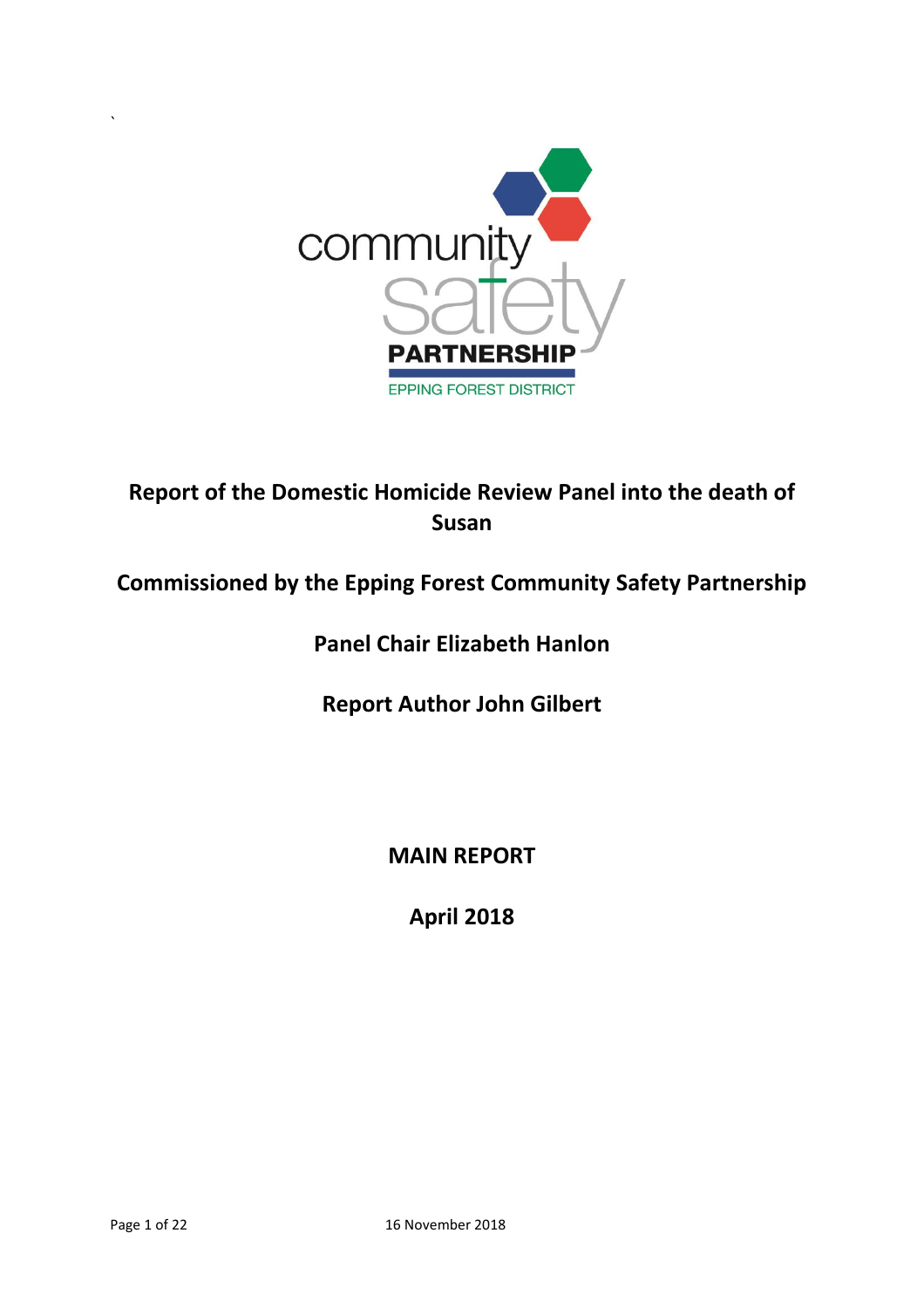## **Definition of Domestic Violence**

In March 2013, the government introduced a cross-government definition of domestic violence and abuse, which was designed to ensure a common approach to tackling domestic violence and abuse by different agencies. This definition states that domestic violence is:

*"Any incident or pattern of incidents of controlling, coercive or threatening behaviour, violence or abuse between those aged 16 or over who are or have been intimate partners or family members regardless of gender or sexuality. This can encompass, but is not limited to, the following types of abuse:*

- *psychological*
- *physical*
- *sexual*
- *financial*
- *emotional*

*Controlling behaviour is: a range of acts designed to make a person subordinate and/or dependent by isolating them from sources of support, exploiting their resources and capacities for personal gain, depriving them of the means needed for independence, resistance and escape and regulating their everyday behaviour.*

*Coercive behaviour is: a continuing act or a pattern of acts of assault, threats, humiliation and intimidation or other abuse that is used to harm, punish or frighten their victim."*

This definition, which is not a legal definition, includes so called honour-based violence, female genital mutilation and forced marriage.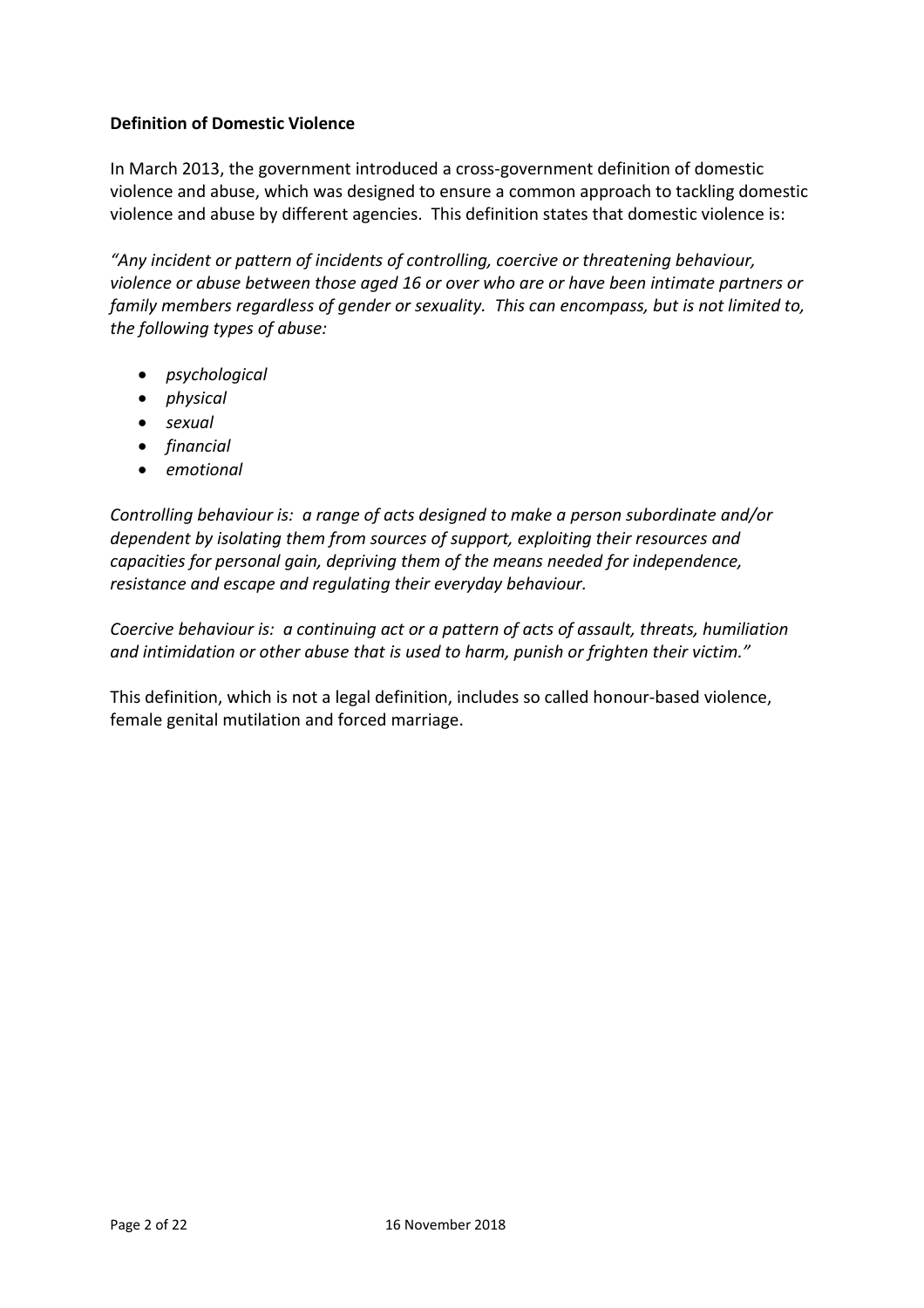# **Contents**

| <b>Section</b>                                               | Page |
|--------------------------------------------------------------|------|
| The Review Process                                           | 4    |
| The Facts                                                    | 12   |
| Key Issues and Analysis                                      | 15   |
| Conclusions / Recommendations                                | 18   |
| <b>Appendices</b>                                            |      |
| Appendix A – Participants in the Review                      | 20   |
| Appendix B - Action Plan                                     | 22   |
| Appendix C – Letter from Home Office Quality Assurance Group | 23   |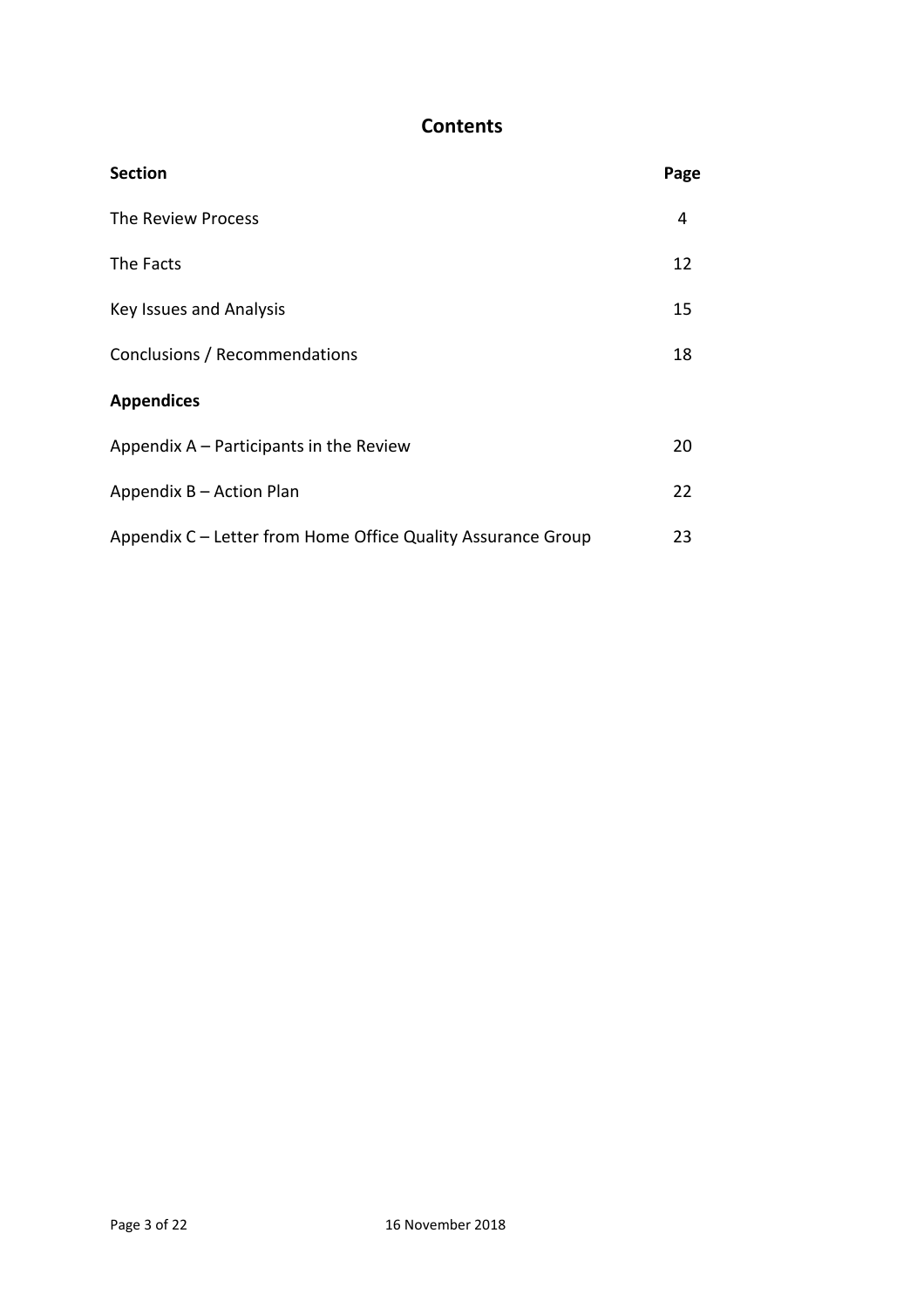## **1. The Review Process**

Throughout the Review Report the following names are used to maintain the confidentiality of those persons referred to within the report. The terms mother, father, child, children, brother, sister, aunt and uncle are used where confidentiality is not compromised:

Perpetrator: Peter Victim: Susan

#### Purpose

- 1.1 The purpose of a Domestic Homicide Review (DHR) is to:
	- (a) establish what lessons are to be learned from domestic homicide regarding the way in which local professionals and organisations work individually and together to safeguard victims;
	- (b) identify clearly what those lessons are both within and between agencies, how and within what timescales they will be acted upon, and what is expected to change as a result;
	- (c) apply these lessons to service responses including changes to inform national and local policies and procedures as appropriate;
	- (d) prevent domestic violence and homicide and improve service responses for all domestic violence and abuse victims and their children by developing a coordinated multi-agency approach to ensure that domestic abuse is identified and responded to effectively at the earliest opportunity;
	- (e) contribute to a better understanding of the nature of domestic violence and abuse; and
	- (f) highlight good practice.
- 1.2 This review arises from a death within the area of the Epping Forest District Community Safety Partnership. The victim, a female aged 35 years, died in early 2016 as a result of an assault by her husband. The circumstances of the death therefore fulfil the criteria of section 9(3)(a) of the Domestic Violence, Crime and Victims Act 2004 in that the violence appeared to be perpetrated by a person with whom the victim had an intimate personal relationship
- 1.3 This DHR has been conducted in accordance with statutory guidance under section 9 of the Domestic Violence, Crime and Victims Act 2004. The review examines agency responses and any support provided to the victim prior to her death. The review considers agencies' involvement and contact with the victim and perpetrator for the period 1 May 2015 until the victim's death in February 2016.
- 1.4 Having considered all the evidence available to it, the Panel is of the view that there were no obvious ethnicity, culture, faith, sexual orientation, disability, gender or other diversity issues that had a bearing on the death of the victim or any agency involvement with the victim or perpetrator.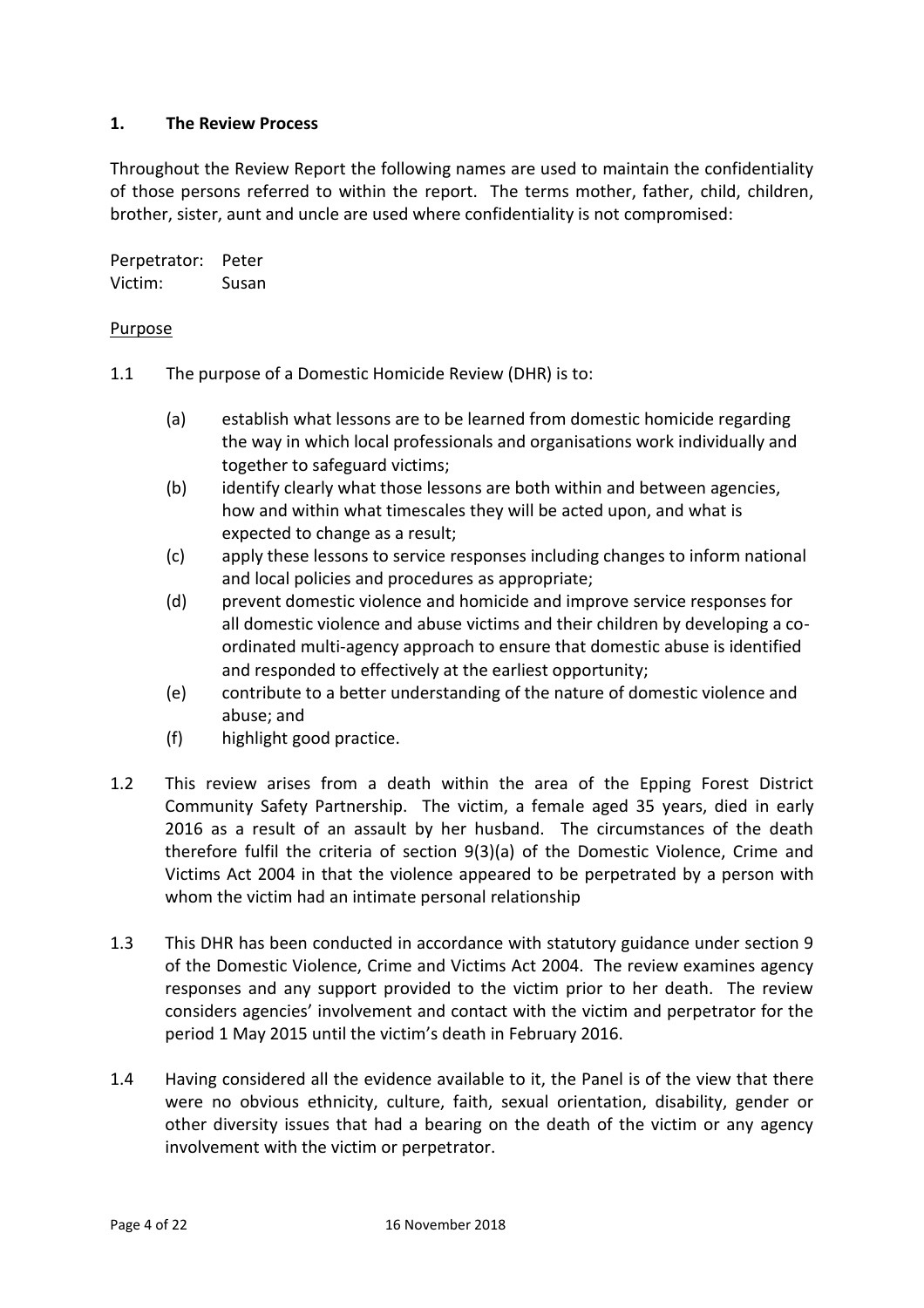1.5 The Review Panel members would take this opportunity to extend the Panel's condolences to the family and friends of Susan and to all others who have been affected by her tragic death.

## Panel Membership

| <b>Name</b>             | Position / Representing                                    |  |  |  |
|-------------------------|------------------------------------------------------------|--|--|--|
| Panel                   |                                                            |  |  |  |
| Elizabeth Hanlon        | Chair                                                      |  |  |  |
| The late Councillor     | Former Chair, Epping Forest District Community Safety      |  |  |  |
| Gary Waller             | Partnership                                                |  |  |  |
| Alan Hall               | Director of Communities, Epping Forest District Council    |  |  |  |
| <b>Caroline Wiggins</b> | Community Safety Manager, Epping Forest District Council   |  |  |  |
| <b>Ruth Rose</b>        | Senior Legal Officer, Epping Forest District Council       |  |  |  |
| Joanne Majauskis        | Programme & Practice Manager, Safer Places                 |  |  |  |
| Mohammed                | Adult Safeguarding Manager, West Essex Clinical            |  |  |  |
| Shofiuzzaman            | <b>Commissioning Group</b>                                 |  |  |  |
| lan Cummings            | DCI, Essex Police                                          |  |  |  |
| <b>Val Billings</b>     | Essex Domestic Abuse Officer, Essex Safeguarding Adults    |  |  |  |
|                         | <b>Board</b>                                               |  |  |  |
| <b>Non Panel</b>        |                                                            |  |  |  |
| John Gilbert            | <b>Review Report Author</b>                                |  |  |  |
| Julie Chandler          | Assistant Director (Community Services and Safety), Epping |  |  |  |
|                         | <b>Forest District Council</b>                             |  |  |  |
| <b>Colin Rowell</b>     | <b>Voluntary Action Epping Forest (Administration)</b>     |  |  |  |

1.6 The membership of the Review Panel was as follows:

In addition, at the invitation of the Panel Chair, the Essex Police Senior Investigating Officer, DI Stephen Jennings, attended a number of meetings to advise the Panel following the conclusion of the investigation and criminal proceedings.

## Timetable

- 1.7 The Review commenced on 2 March 2016 when the late Councillor Gary Waller, the former Chair of the Epping Forest District Community Safety Partnership, notified the Home Office of the intention to establish a Domestic Homicide Review Panel. The initial meeting of the Review Panel took place on 3 May 2016. At this meeting a communications strategy was produced in relation to the DHR. This will be amended prior to any publication.
- 1.8 In view of the ongoing criminal proceedings, and the request of the Senior Investigating Officer from Essex Police that no contact be made with family and friends of the victim and perpetrator during the criminal investigation, the Review Panel decided that whilst a scoping exercise of relevant agencies should be commenced, the Review Panel would not meet substantively again until such time as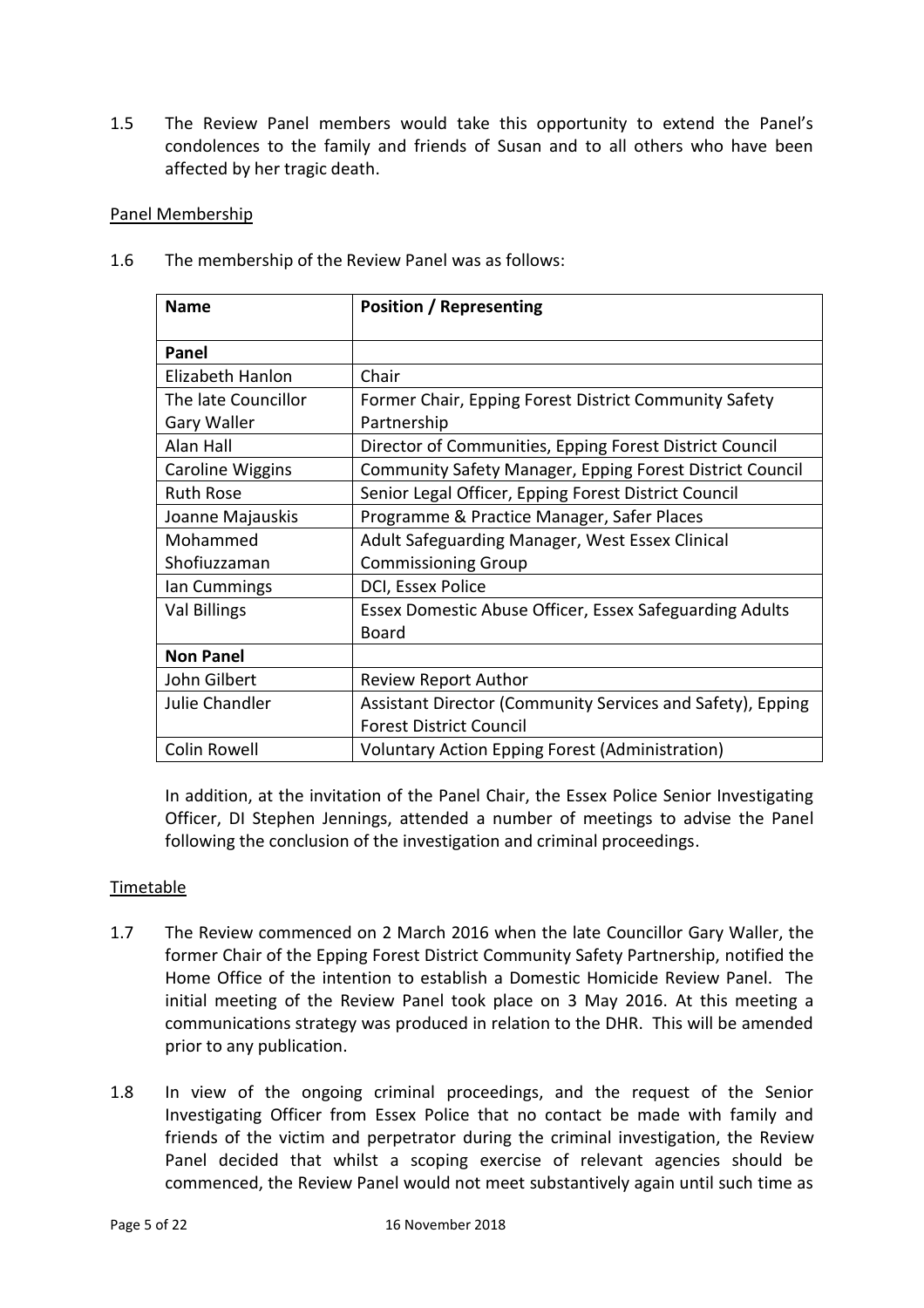the criminal proceedings had concluded. In view of lengthy delays in bringing the matter to court, it became evident that the Home Office requirement for the final report to be submitted within six months of the death could not be met, and therefore the Review Panel agreed to seek an extension of time from the Epping Forest District Community Safety Partnership (CSP). The CSP was requested to agree a time delay of either:

- (a) six months from the date of a guilty plea in July 2016 by the perpetrator; or
- (b) six months from the date of the court hearing in November 2016 in the event of a not guilty plea.
- 1.9 The CSP agreed to this request. The perpetrator, Peter pleaded not guilty to murder and therefore the completion deadline for the Review Report was extended until 31 July 2017, and the Home Office was duly informed of this extension by the Chair of the CSP.

## Confidentiality

- 1.10 All information received by this Review Panel has been treated in the strictest confidence. All Review Panel members were made aware of the strict requirement not to disclose or discuss any information provided to the Review Panel without the express consent of the Review Panel.
- 1.11 The findings and conclusions of this review remained confidential during the review process. Information was only available to Panel members until such time as the Panel Review Report was approved for publication by the Home Office Quality Assurance Group. The Home Office Quality Assurance Group letter of approval is attached as Appendix C and any suggested amendments referred to in that letter have been considered and incorporated within this final Review Report where considered appropriate.

## Epping Forest District Community Safety Partnership (CSP)

1.12 In February 2016 the death of Susan was reported to the late Councillor Gary Waller, the former Chair of the CSP, by Essex Police, stating that the death had occurred within the administrative district of the CSP. Following discussions with Essex Police and the Essex Domestic Violence Co-ordinator, Councillor Waller concluded that the death should be treated as a domestic homicide and on 2 March 2016 the Home Office was informed that a Domestic Homicide Review Panel would be established.

## Review Panel Chair

1.13 Mrs Elizabeth Hanlon is a former Detective Chief Inspector with the Hertfordshire Constabulary. In that role she had been a member of an earlier Domestic Homicide Review Panel within the administrative district of the CSP and had also been involved with a number of Domestic Homicide Reviews elsewhere in the region. On leaving the Hertfordshire Constabulary, Mrs Hanlon was appointed as the Chair of the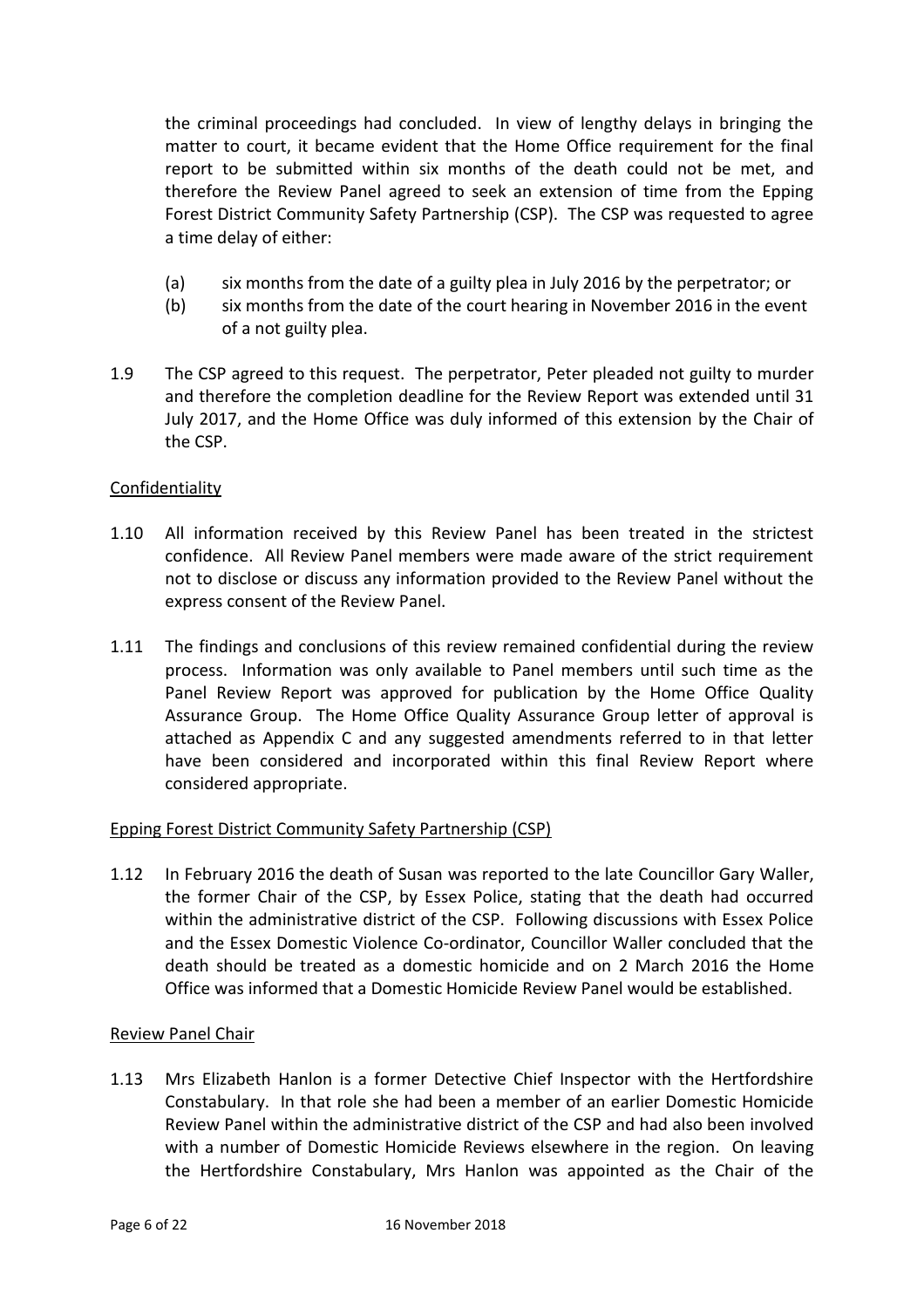Hertfordshire Safeguarding Adults Board, and given her all round experience of domestic abuse and related issues, Councillor Waller formed the view that she should be asked to chair this Review Panel. Mrs Hanlon has no direct links with the Epping Forest District Council or Epping Forest CSP. Mrs Hanlon was appointed to that role at the first meeting of this Review Panel on 3 May 2016.

#### Report Author

1.14 The Review Report was authored by Mr John Gilbert who is a former Director of Environment and Street Scene at Epping Forest District Council. In that role he was a Review Panel member and report author for a number of Domestic Homicide Reviews. Mr Gilbert retired from Epping Forest District Council in May 2014 and no longer has links with either the Council or Epping Forest CSP. Mr Gilbert was appointed to this role at the first meeting of the Review Panel on 3 May 2016.

#### The Coroner's Inquest

1.15 The Coroner for Essex was informed that the CSP had established a Domestic Homicide Review Panel to review the death of Susan**.** Given the outcome of the criminal investigation and the perpetrator being found guilty of murder, no inquest was held and the coroner therefore closed the case.

#### Scope of the Review

- 1.16 At the first Review Panel meeting on 3 May 2016, it was agreed that until further information was received, the draft Terms of Reference should reflect those of other reviews. It was further agreed to reconsider the draft Terms of Reference at the next Review Panel meeting. It was considered that despite there being no final Terms of Reference in place, this should not prevent the commencement of the scoping exercise whilst the criminal process was proceeding.
- 1.17 At the Review Panel meeting held on 6 January 2017 the draft Terms of Reference were considered and amendments suggested. The final Terms of Reference were considered by the Review Panel at its meeting on 31 March 2017 and agreed as follows:
	- *(1) In conducting the Domestic Homicide Review into the death of Susan, the Panel shall have regard to:*
	- *(a) The Home Office Multi-agency Statutory Guidance for the Conduct of Domestic Homicide Reviews<sup>1</sup> and the recommended Home Office security provisions<sup>2</sup> ; and*
	- *(b) The Essex Domestic Abuse Strategy Group - Domestic Homicide Reviews Guidance<sup>3</sup> .*

<span id="page-6-0"></span> $\overline{a}$ 

 $^1$  Home Office "Multi-agency Statutory Guidance for the Conduct of Domestic Homicide Reviews" (December 2016)

 $^2$  Full personal details to be provided to the Review Panel, but published documents will be redacted or anonymised

<sup>&</sup>lt;sup>3</sup> Safer Essex "Domestic Homicide Review Guidance" (May 2015)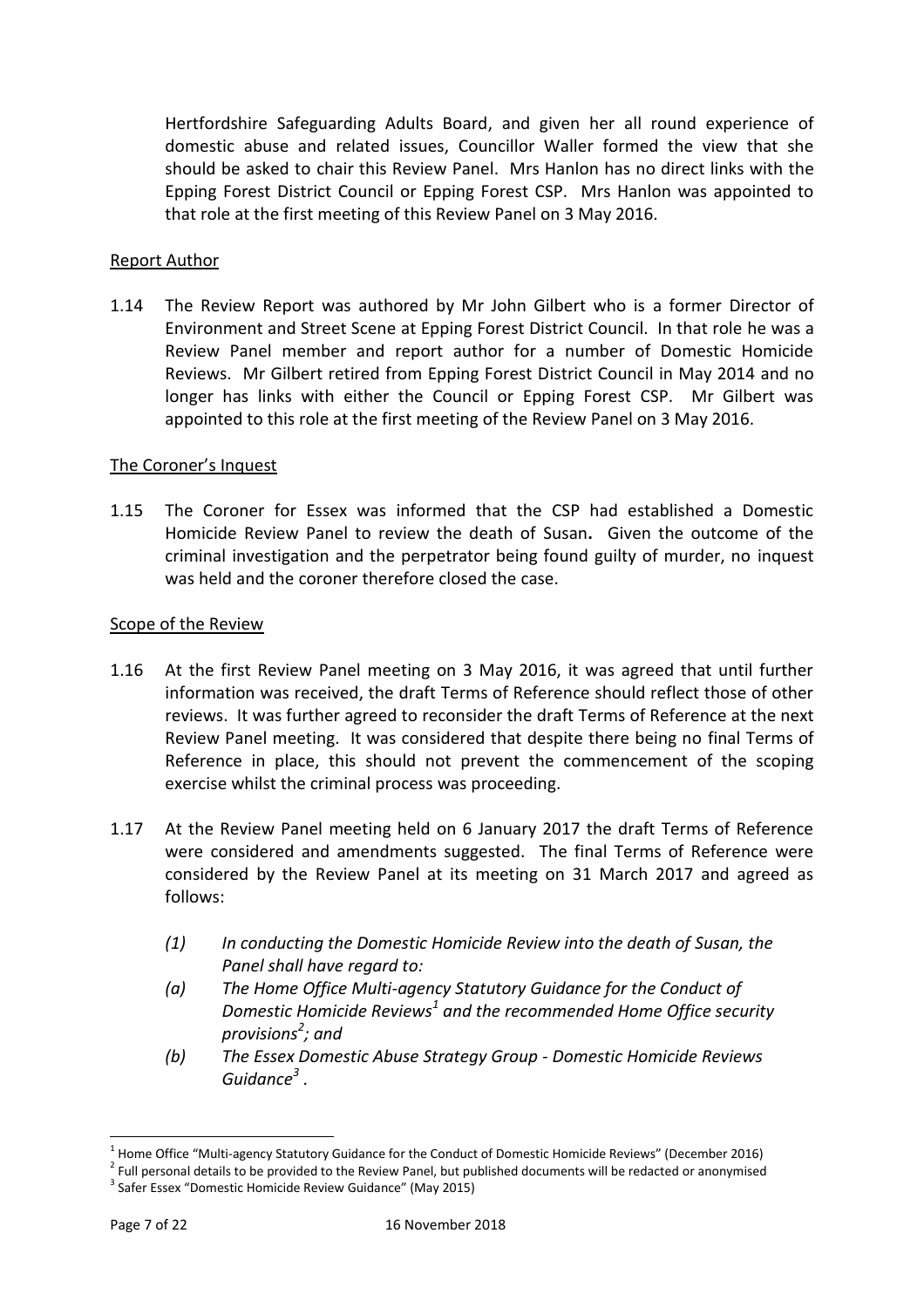- *(2) The Panel shall conduct the review on the basis that Susan was murdered in early 2016 by her husband Peter at the couple's home address.*
- *(3) The Panel will seek to establish the nature of the relationship between Susan and her husband Peter prior to her death, and the manner of her death will be confirmed.*
- *(4) The Panel will review the outcome of the scoping exercise in order to determine which agencies, organisations and individuals should be requested to submit an IMR<sup>4</sup> . Based upon that review, the Panel will issue a request for IMRs and upon their return consider their content to determine the extent of their knowledge of Susan and Peter prior to her death, and any actions taken or offered in relation to them. IMRs will be required to cover the time spanning at least between the 1st of May 2015 (i.e. around the time that Peter commenced an affair with another female) and the date of her death and if agencies, organisations or individuals consider that events outside of this time frame are significant and of relevance to the review, then they should include that information setting out the dates involved.*
- *(5) In the light of information arising from (4) above, the Panel shall consider whether such practitioners or agencies:*
	- *(a) need to increase their own levels of awareness and information gathering;*
	- *(b) were appreciative of and sensitive to the needs of Susan; and*
	- *(c) were knowledgeable about potential indicators of domestic abuse and aware of actions they could take if such concerns had arisen.*
- *(6) The Panel shall consider the role of any practitioners or agencies that had not come into contact with Susan and/or Peter that might reasonably have been expected to do so.*
- *(7) The Panel shall seek to co-ordinate its work with that of HM Coroner for Essex and any inquest that is underway. The Panel shall remain cognisant of the outcome of the trial of Peter and any subsequent legal process that may follow his conviction for the murder of Susan. The Panel shall also seek relevant information from the Crown Prosecution Service, the police and Peter's defence counsel in relation to the court case.*
- *(8) The Panel shall consider which members of Susan's and Peter's family or friends should be asked to contribute to information gathering, and how that would then be managed. The Panel will particularly seek to establish whether:*
	- *(a) Susan had made any disclosures to family or friends in respect of the state of her marital relationship with Peter;*

 $\overline{a}$ 

 $4$  IMR – "Individual Management Review"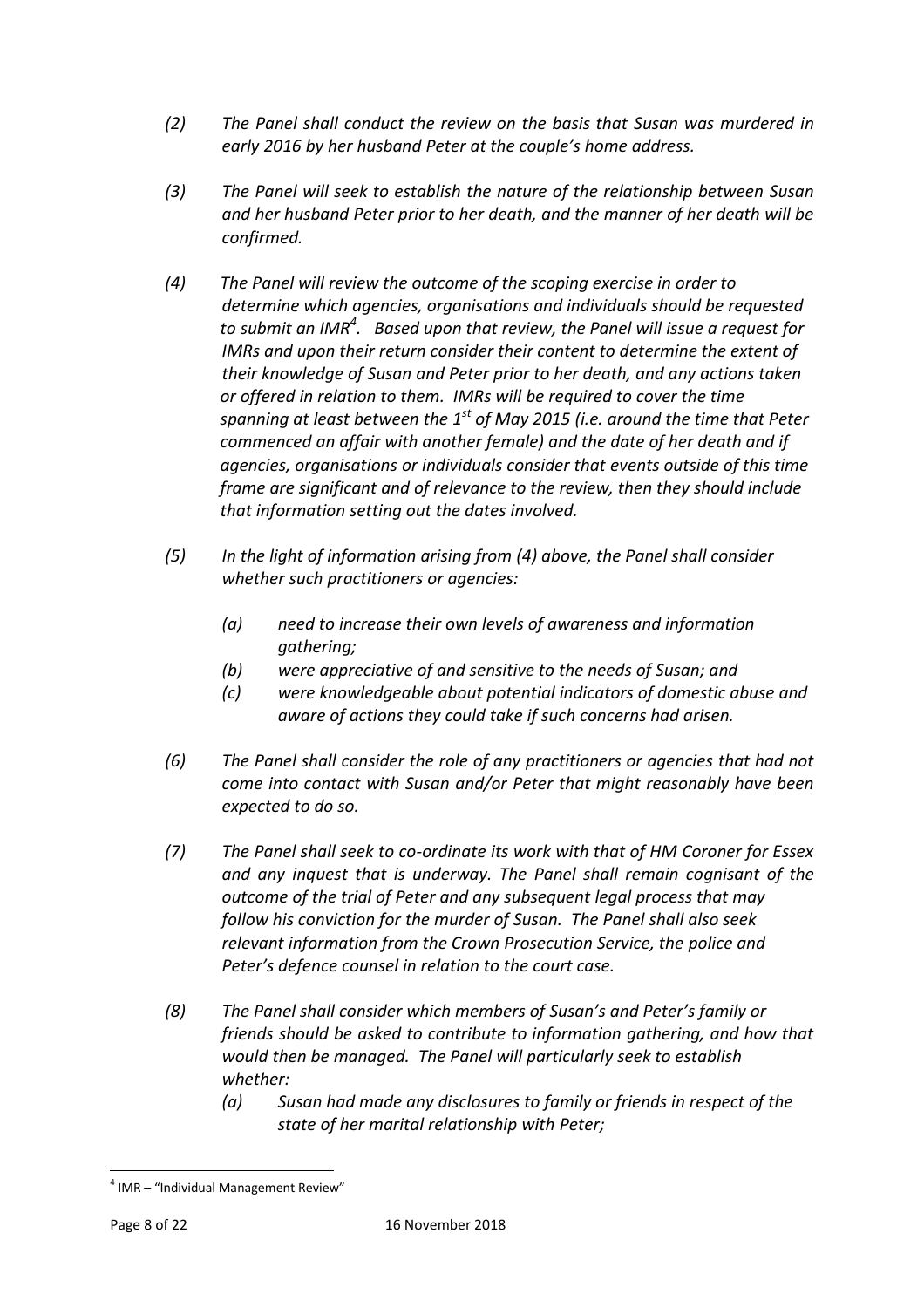- *(b) Peter had exhibited any tendency towards domestic violence towards Susan;*
- *(c) Peter had made any disclosures to family or friends in respect of the state of his marital relationship with Susan; and*
- *(d) Peter had expressed any intention to bring the relationship to an end or to harm Susan.*
- *(9) The Panel shall seek information in respect of the background and any previous convictions of Peter and whether or not he had ever been subject to Multi- Agency Public Protection (MAPPA) Arrangements or Domestic Violence Perpetrator Programmes (DVPP).*
- *(10) The Overview Report shall be written by the nominated Review Panel Report Author who shall, subject to the agreement of the Panel Chair, submit a draft to the Panel for its consideration. The Report shall set out the extent to which the homicide could have been anticipated and possibly prevented, and whether, from the findings of the review, there are improvements that could be made in the way in which relevant agencies and organisations can work individually or together to safeguard future potential victims. The Panel shall also consider whether further information should be made available in the public domain for the benefit of family or friends who have concerns relating to potential abusive relationships.*
- *(11) Subject to (10) above, the Panel will identify any changes in policies and procedures arising from the lessons learnt, make recommendations and will, through an agreed Action Plan, establish timescales for their implementation and identify what is likely to change as a result.*
- *(12) The Panel shall, once it has agreed the final report, submit it to the Epping Forest District Community Safety Partnership for its consideration. The*  Partnership will be requested to consider the content of the report, the *recommendations and the associated Action Plan. If the Partnership is satisfied with the report, it shall be requested to:*
	- *(a) submit the report to the Home Office;*
	- *(b) consider whether, prior to the Home Office response, there are issues that should be brought to the immediate attention of Safer Essex; and*
	- *(c) consider which agencies, organisations or individuals should receive a copy of the report and the degree to which its findings should be made public, following the approval of the report by the Home Office.*
- *(13) The Panel shall seek to complete its work before the 31st of July 2017, that being the date before which the Epping Forest District Community Safety Partnership should submit the final report to the Home Office. Should the Panel consider that this date cannot be achieved it shall take immediate steps to seek the consent of the Epping Forest District Community Safety Partnership to seek an extension of time.*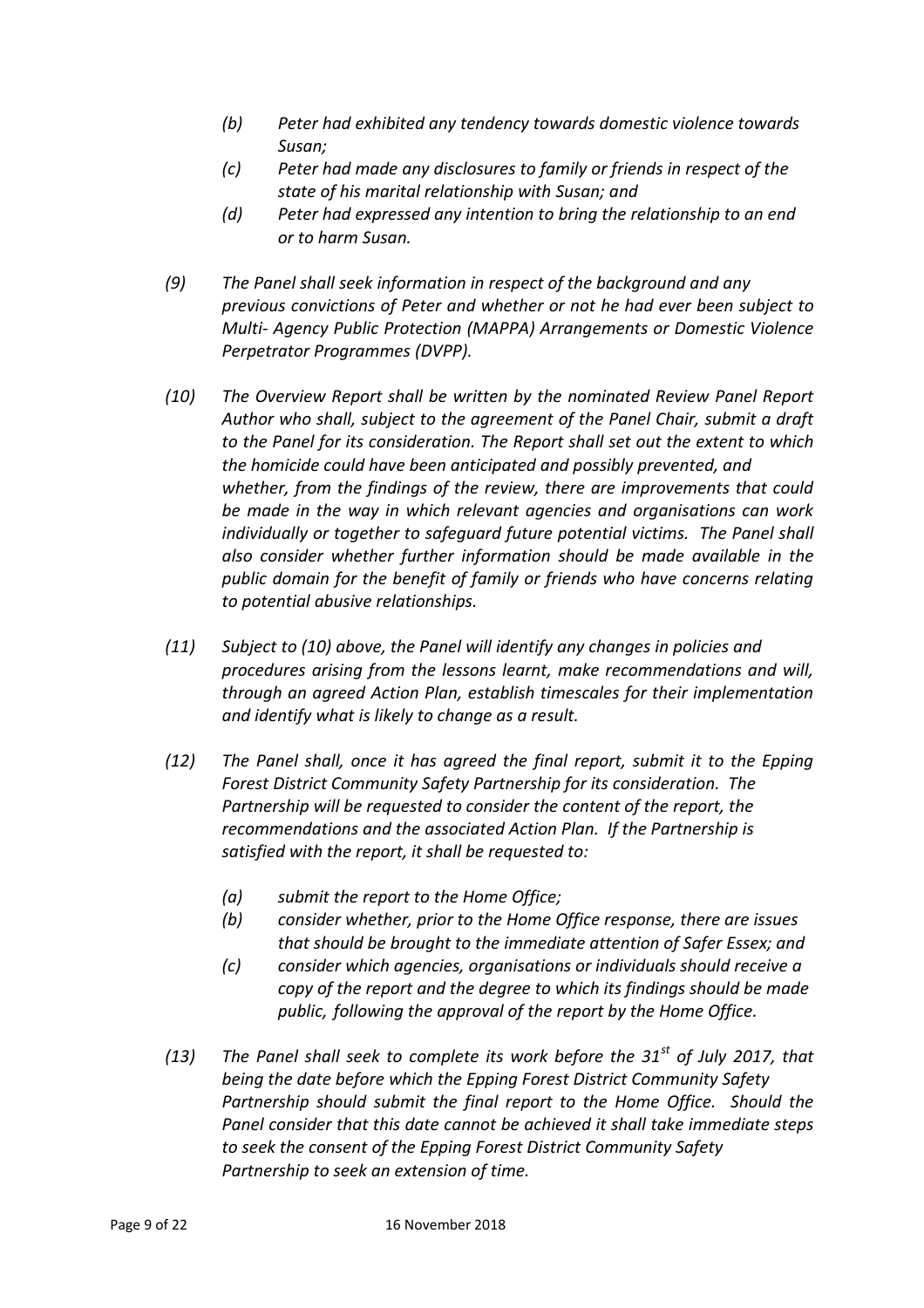## Review Methodology

- 1.18 This Domestic Homicide Review (DHR) has followed the statutory guidance issued by the Home Office<sup>[1](#page-6-0)</sup> for the conduct of such reviews. The Review Panel undertook a scoping exercise in order to gather information about the victim Susan and the perpetrator Peter**.** In accordance with the agreed Terms of Reference, the scoping exercise sought information covering the period from 1 May 2015 until the date of her death in early 2016. The selection of the start of May reflects this being the time when it is believed that Peter commenced an affair with another female, and when Susan identified difficulties in their marriage and started to challenge Peter around those difficulties. A total of 51 agencies, organisations and individuals were approached, of which 6 responded with information. The Review Panel considered all of the responses to the scoping exercise, but, in view of the relative lack of relevant information on the victim and the perpetrator, it was decided that formal IMRs were not required and were therefore not sought. The information from the agencies was presented to the Review Panel by representatives of those agencies and the Panel members had an opportunity to seek additional information through questioning.
- 1.19 More detailed information was sought, and by the conclusion of the Review information had been received from:
	- (a) The General Practitioners to Susan and Peter;
	- (b) Princess Alexandra Hospital (Harlow) regarding Peter**;**
	- (c) The Head Teacher of the school attended by the children of Susan and Peter;
	- (d) The Crown Prosecution Service;
	- (e) The East of England Ambulance Service; and
	- (f) The Essex Fire and Rescue Service.
- 1.20 At the outset of the Panel inquiry process, Susan's parents were contacted to inform them that a DHR Review had been established and that once the criminal proceedings had been concluded, they would be invited to contribute to the review process.
- 1.21 Once the criminal proceedings against Peter had concluded, the Review Panel sought to gather information from the family and friends of Susan. Throughout the period of the review numerous attempts were made to engage with Susan's family including writing to them and making requests for engagement via the police Family Liaison Officer. Unfortunately, at that time, all these attempts did not result in Susan's family directly engaging with the Panel. Similar attempts were made to engage with Susan's friends, but with the same negative outcome. The Panel also considered approaching Susan's work colleagues to obtain background information, but since she had only been in that particular employment for a very short period (three weeks), it was considered unlikely that any useful information would be obtained. It was later established through information received from Susan's family that Susan had gone to work with a family friend in their pub.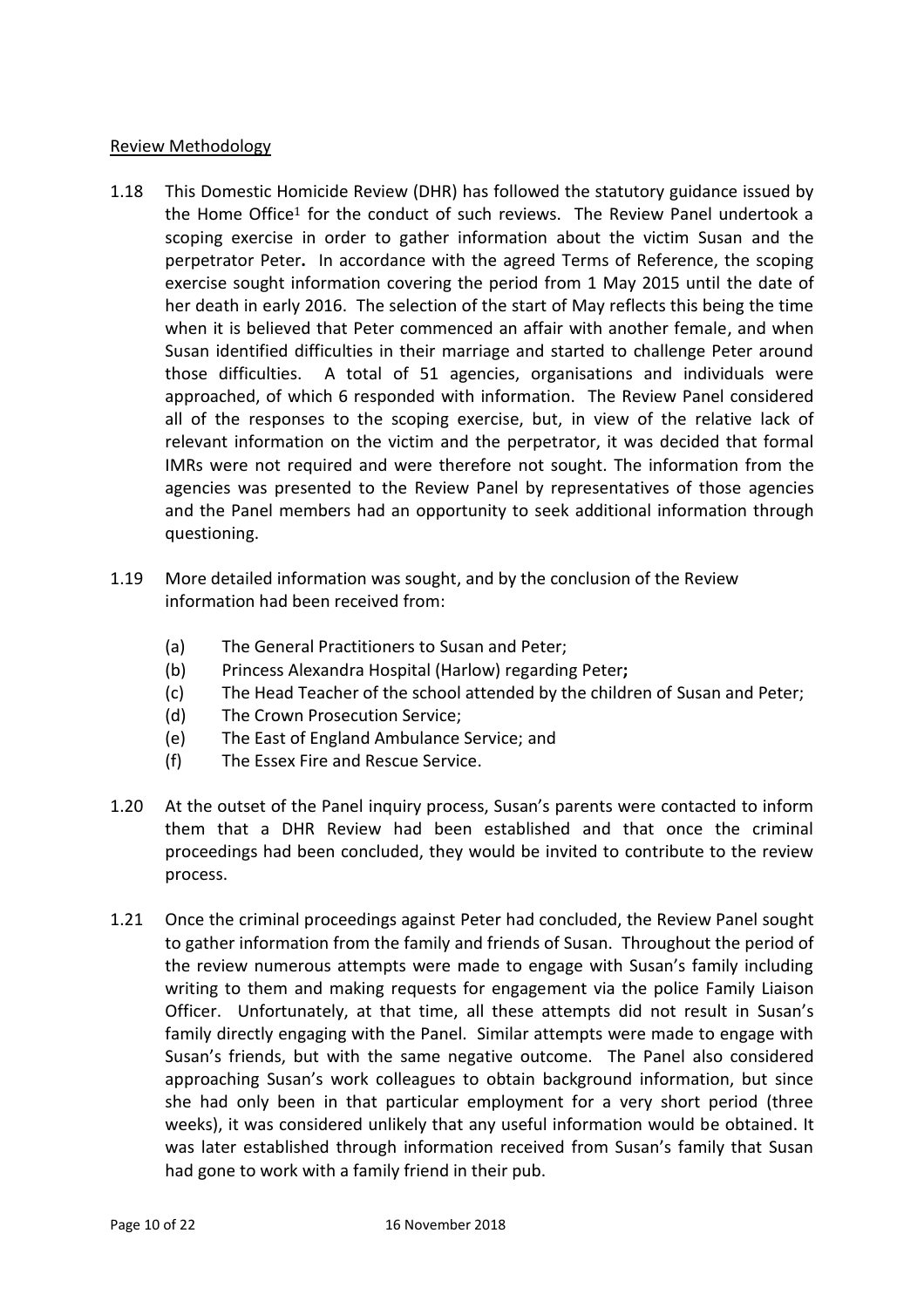- 1.22 Some information was made available to the Panel Chair by Essex Police, who released statements provided to them by Susan's family and friends as part of the criminal case against Peter**.** That information provided the Review Panel with helpful insights into the relationship between Susan and Peter**.** Although, at this time, Susan's parents declined to engage directly with the Panel, Susan's mother took part in a radio interview soon after the completion of the criminal process and Peter's conviction for murder. This interview was recorded for the benefit of the Panel and provided some useful insight into her views and Susan's personal circumstances within her marriage.
- 1.23 Susan had attended her general practitioner's surgery on numerous occasions in the period covered by the Terms of Reference. The surgery provided full details of attendances after 13 February 2013 to the Review Panel that were reviewed by the Clinical Commissioning Group's representative on the Review Panel.
- 1.24 There was no information available from Peter's GP, but there was information provided by the Princess Alexandra Hospital, Harlow, following his involvement in a road traffic accident in early 2014.
- 1.25 The Panel attempted to obtain information from the female with whom Peter was in a relationship outside the marriage. Despite making approaches via the Police Family Liaison Officer, the female chose not to engage.
- 1.26 Attempts were also made to seek information from Peter's parents and his former employers. Neither were prepared to engage with the Panel. Consideration was given to meeting Peter whilst he was in prison, but the advice from the Police was that this was unlikely to be of assistance due to Peter's inability to accept that he had committed a crime and because there remained a possibility of an appeal against conviction and sentence. However, a letter was written to Peter, in prison, to notify him that a Domestic Homicide Review was taking place.
- 1.27 At the conclusion of the review process, the Panel Chair wrote once more to Susan's parents asking for their comments and seeking a meeting to determine whether they could provide further insight into their daughter's relationship with Peter. Family members of Susan felt that they were unable to speak about the death of Susan at that time however contact has since been made with Susan's family who very kindly agreed to talk about Susan and Peter and their relationship. The family met with the CSP Community Safety lead and the chair of the panel Elizabeth Hanlon. We would like to acknowledge how difficult this must have been for the family and we would like to thank them for their time.
- 1.28 The Panel also gave consideration as to the benefits of attempting to speak to Peter, in prison. However, given Susan's mother's views on Peter's inability to accept that he was in any way at fault for the tensions within their marriage, coupled with his failure to demonstrate any remorse for his actions during his trial, it was concluded that it would be inappropriate to arrange such a visit.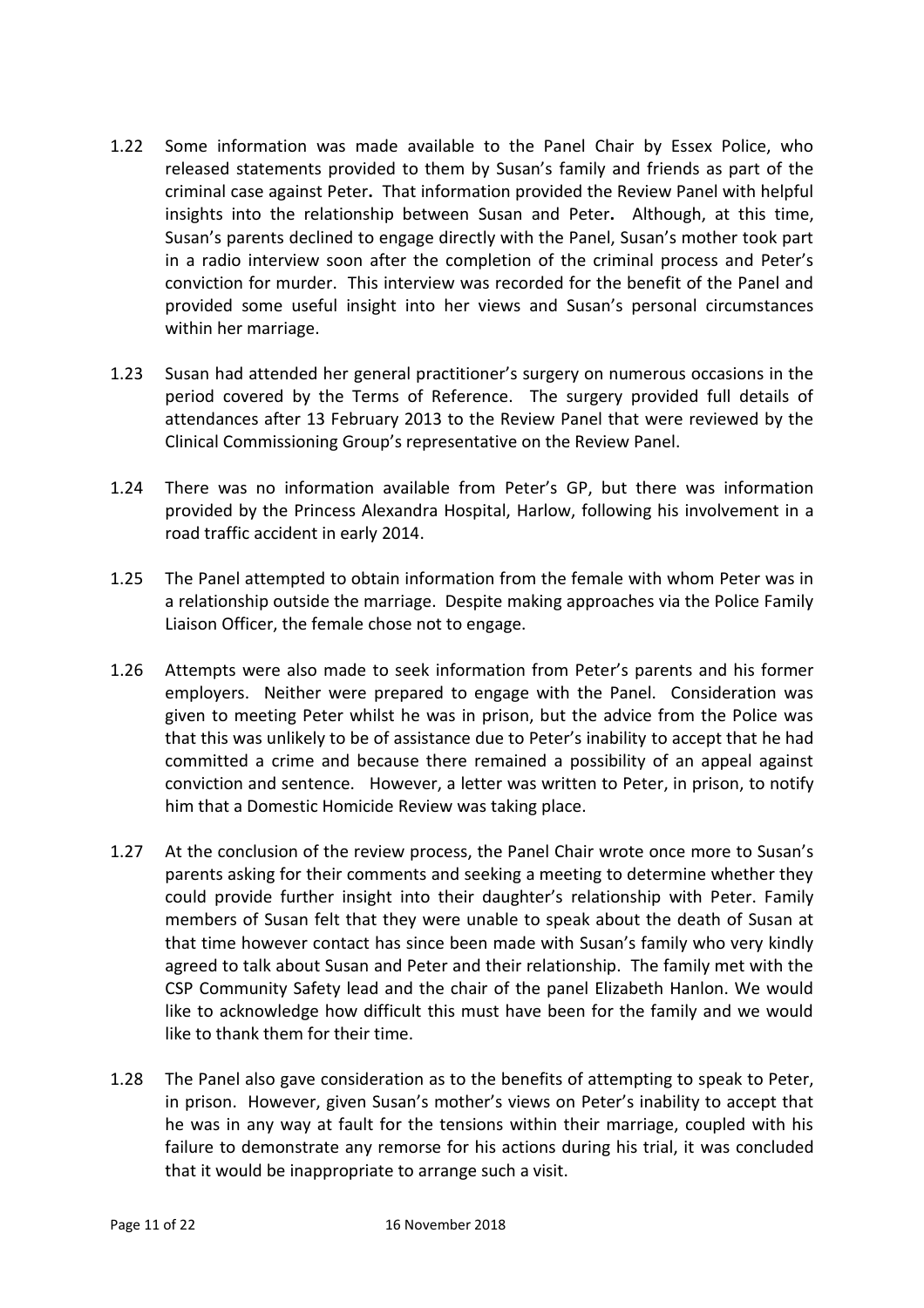## **2. The Facts**

- 2.1 On a day in early 2016 at around 15:30 the ambulance service received a call from Peter stating that he had just found his wife Susan collapsed at home, along with signs of a fire. He gave his home address and was given advice on how to administer Cardiac Pulmonary Resuscitation (CPR).
- 2.2 The first paramedic to arrive at the scene described finding a female lying on the floor in the kitchen, burnt. At 15:40 the paramedic recognised that the female was deceased and that the body was not warm to the touch, suggesting that death had occurred sometime earlier.
- 2.3 The police were called to the scene by the ambulance service at 15:45. On arrival at the scene the police officers were informed by the paramedic that a deceased female was inside the house with severe burns. The paramedic could not explain how the burns could have arisen. The duty police inspector formed the view that the death was "unexplained" and that a full investigation and post-mortem examination would be required. A Detective Chief Inspector (DCI) was informed of the circumstances and attended the scene. The DCI agreed that the circumstances of the death appeared suspicious and a crime scene was established.
- 2.4 The post-mortem examination indicated that there was no evidence of natural causes for the death, but there was extensive burning to Susan's head and trunk and bruising to the right side of her face and left side of her head, consistent with some form of assault and subsequent fire. Furthermore, traces of white spirit were found on Susan's clothing suggesting that, following the assault, Susan's body had been set on fire by the perpetrator. Contrary expert evidence was given in the subsequent murder trial as to the cause of death. However, the victim's death certificate states 'death by immolation with an accelerant.
- 2.5 On the basis of the evidence, Peter was charged with the murder of Susan, and he was subsequently found guilty of murder and arson, resulting in a life sentence with a minimum period of 24 years before parole.

## **Susan**

- 2.6 Susan was born in December 1980. At the time of her death she was 35 years of age and living in a semi-detached house within the Epping Forest District. She had been married to Peter for 8 years and they had two children, aged 6 and 4. She was an only child. Her parents described her as someone who "lived for her family… and her two darling children". She had no previous police or related agency involvement or record.
- 2.7 Friends and family described Susan as a worrier who could often become anxious. However, no friend or relative ever considered Susan to be at risk in her personal life. Family members have since reflected on the relationship Susan had with Peter and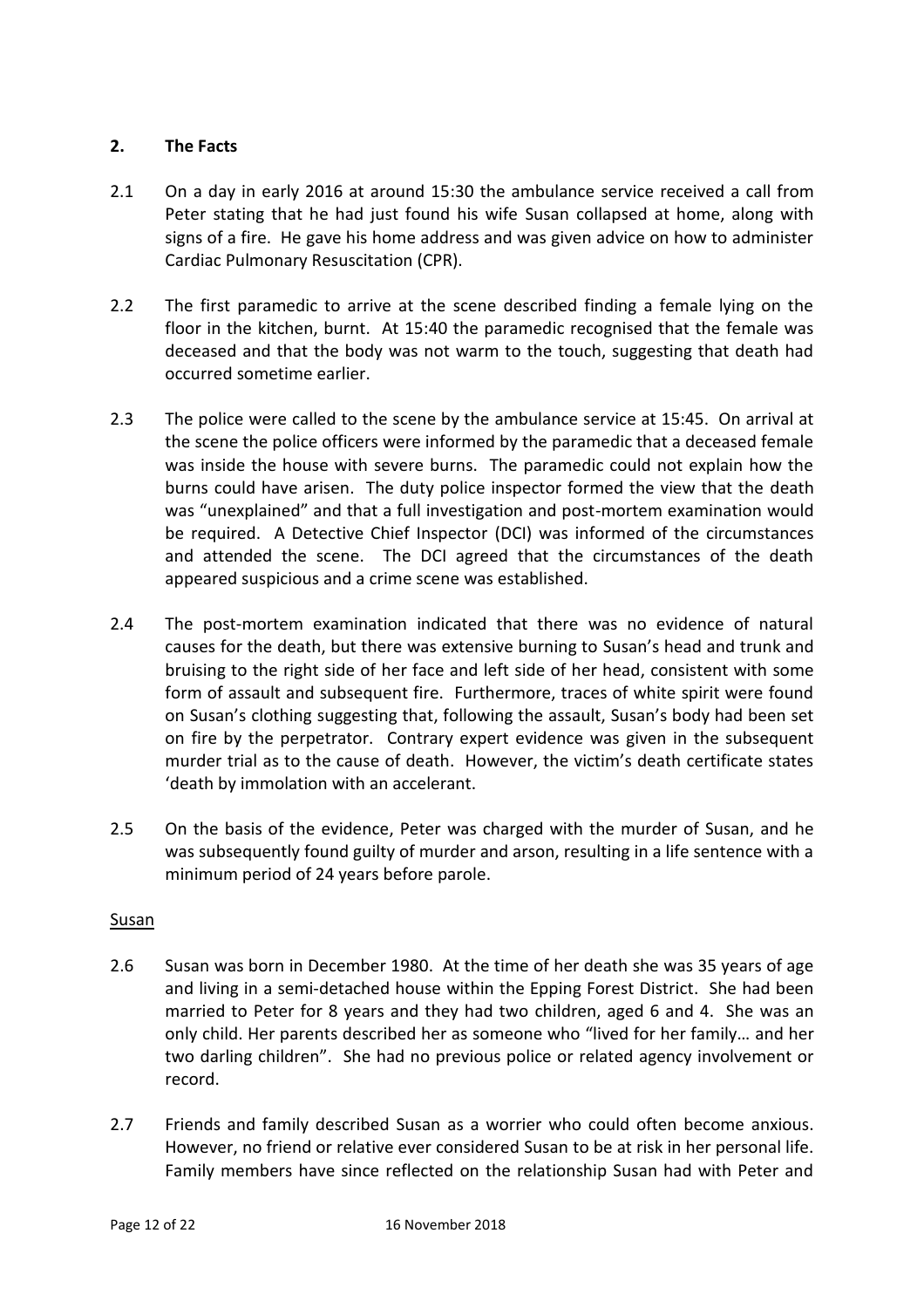believe that he was controlling Susan throughout their relationship and that Peter was not happy unless he had Susan's full attention and that she was doing what he believed was his priorities. They reflected that these observations are in hindsight and at the time of their relationship they believed that Peter was 'selfish' and 'spoilt' but that they did not have any concerns in relation to Susan's wellbeing. Susan had kept written notes of her relationship with Peter which indicated her concerns about his potential adultery. However, she felt that she should do nothing that might bring the relationship to an end, despite the fact that the stresses in their relationship were, in her opinion, of his making, not hers.

- 2.8 In statements made to the police during their criminal investigation, her friends variously described her as a "wonderful mother and wife", who was very organised around the home. They said that when with her friends she was relaxed and open, but was always considerably more reserved when her husband Peter was present. However, no friend indicated that Susan had expressed any concerns regarding her safety or had suggested that she was being subjected to any form of domestic abuse.
- 2.9 Susan's family described Susan as being loving, loyal, kind and beautiful, both inside and out. She was extremely conscientious in everything that she undertook.
- 2.10 The family stated that Susan met Peter at work and that she was swept off of her feet. Peter was described as being charming and very confident and that he did everything possible to please Susan, showering her with gifts and attention, going to great lengths to please her. It was described as a whirl wind romance and that they quickly moved in together and soon afterwards got married. After the birth of their first child they decided that they would move to live nearer Peters parents but later changed their mind and brought their house. They had their second child within 21 months.
- 2.11 The family described the relationship between Susan and Peter as changing shortly after the children were born. Peter appeared to be jealous of all the attention that Susan was giving the children and stated that he wasn't being given enough attention. They believe that Peter started blaming Susan for everything that went wrong including why he lost his job. He had tried to get Susan to put some pressure on her friends and family to get Peter another job and when this didn't happen Susan was blamed for not trying hard enough
- 2.12 Six weeks before the murder, Susan told her family that Peter had threatened her that if she didn't improve and become more attentive towards him then he would seek a divorce and sell the family home.
- 2.13 During this period Susan found out that Peter had secretly consulted a divorce lawyer and that he had a file on his computer titled 'Susan' where he had listed all her misdemeanours. Susan was desperate to make the relationship work as she did not want her children to grow up in a divorced family.
- 2.14 In May 2015, Susan discovered flirtatious text messages on Peters phone. Susan had confronted Peter and the female regarding an affair but had been told that it was all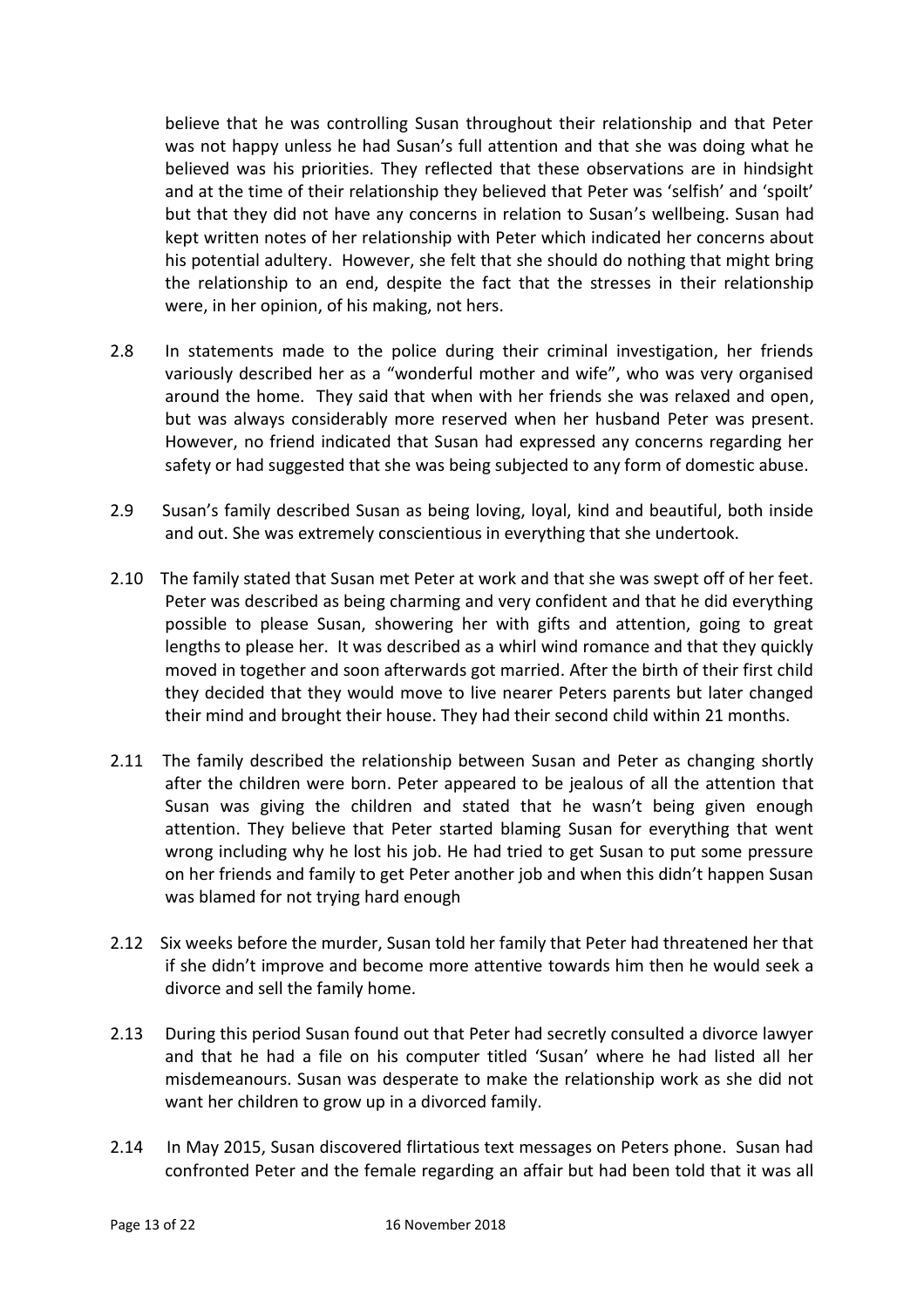in her mind and that she was imagining things. Family describe the relationship as going downhill afterwards.

- 2.15 Her medical history was relatively unremarkable with the majority of attendances being related to contraception. In December 2015 she consulted her GP regarding 'difficulties at home', although there were no details in her record. In December 2015 she confided in her GP that her husband had admitted adultery and that as a result they were attending counselling as a couple. However, Susan felt that the counselling sessions were actually making matters between her and Peter worse rather than better. Following a similar conversation with her GP in January 2016 Susan was prescribed an anti-depressant for her anxiousness.
- 2.16 The family describe Peter as being controlling and that he would try and get Susan to do things his way. They described instances when Peter would come home deliberately late if he knew that Susan was going out and that he would deliberately make things difficult for her.
- 2.17 Family members were not aware of any incidents of violence towards Susan, however they did quote an occasion where Peter deliberately made Susan fear for her life i.e. driving up the motorway 100 MPH eating and drinking. Family felt that Peter used instances like this as a controlling mechanism.

## Peter

- 2.18 Peter was born in June 1976. At the time of the murder of Susan he was 39 years of age and living with Susan in the same house**.** He was the father of their two children, aged 6 and 4. He had no previous police or related agency involvement or record.
- 2.19 There is no direct information available on Peter's family and background other than that provided by the friends and family of Susan**.** He worked in the finance industry and although made redundant on a number of occasions, he had always been able to find new employment. He had again been made redundant just prior to the death of Susan, but there appeared to be no immediate financial consequences associated with this**,** demonstrated by the booking of holidays and the purchase of a caravan located in Suffolk.
- 2.20 It has been established that Peter had been in a relationship with another female in the period immediately before Susan's death. Susan had become aware of that and had confronted Peter about it. Information provided by friends and family suggests that Peter was sufficiently unhappy with his marriage to Susan that he was contemplating bringing the relationship to an end.
- 2.21 The night before the death of Susan**,** she and Peter had enjoyed a meal and spent the night together as a normal married couple. However, on the day of her death they had apparently argued with one another due to Susan finding messages on Peter's mobile phone between him and the female who he was seeing outside of their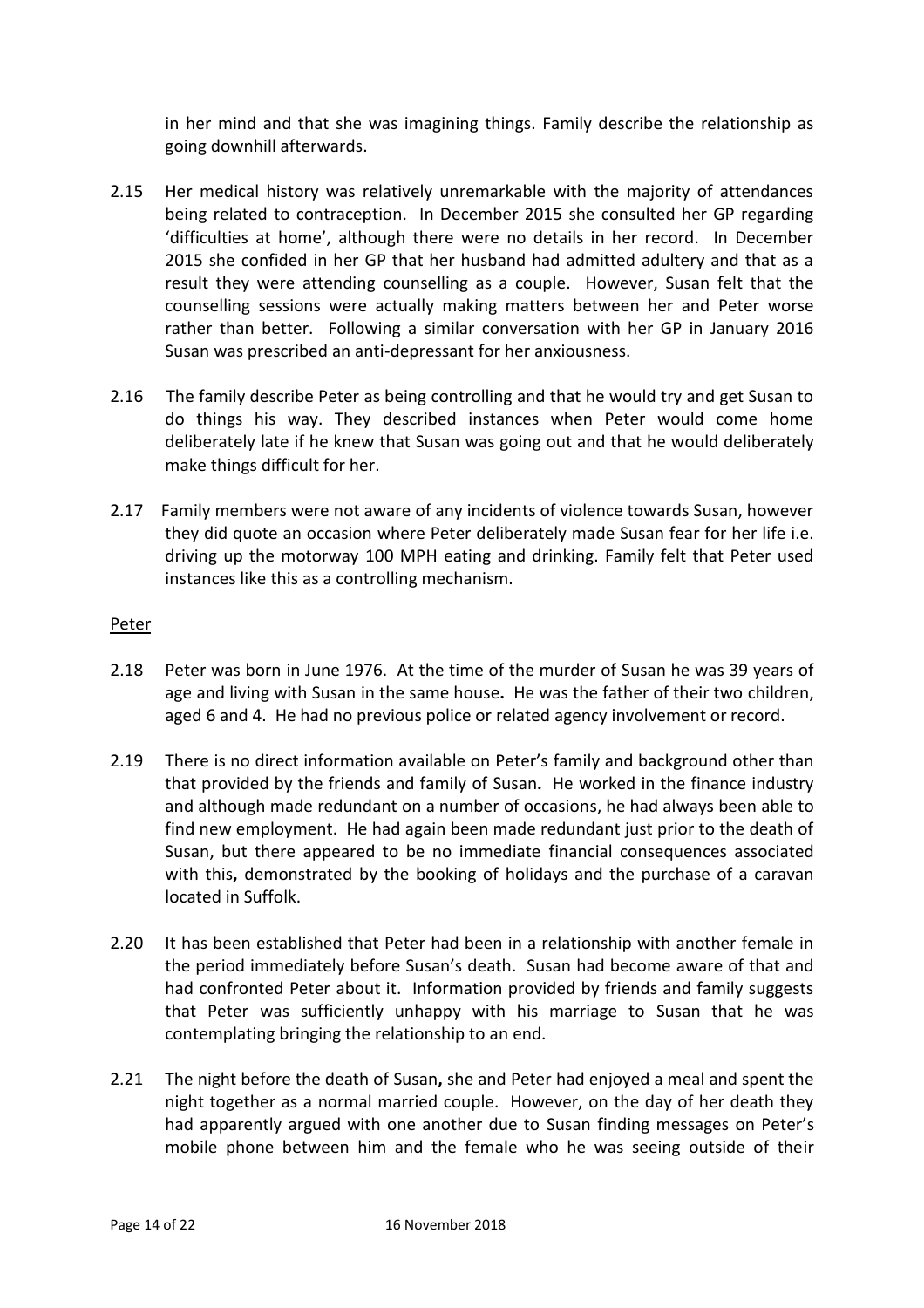marriage. Peter had also arranged to meet with the same female on the day of Susan's death.

- 2.22 A number of the statements provided by friends of Susan to the police as part of their criminal investigation, refer to Peter as being somewhat self-centred and always finding fault with the actions or inactions of Susan**.** He had made a number of comments regarding Susan's mental state, on one occasion telling her parents that they 'should sort her out …'. Interestingly this attitude from Peter was maintained during his eventual trial, when he appeared to demonstrate no remorse for the death of Susan or for the effects that the death of their mother and his own likely imprisonment would have upon his two young children.
- 2.23 Furthermore, it appeared that Peter was someone who liked to maintain his lifestyle irrespective of the cost of maintaining that lifestyle.

## Legal Process

- 2.24 Following the conclusion of the criminal investigation, Peter appeared at Crown Court in late 2016, where he pleaded not guilty to the murder of Susan and not guilty to arson. Following the trial by jury, Peter was found guilty of both charges and was sentenced to life imprisonment for the murder of Susan and six and a half years for arson, the sentences to run concurrently. The Presiding Judge imposed a minimum term of 24 years imprisonment before consideration for parole.
- 2.25 In his sentencing remarks the Presiding Judge made particular reference to the savagery of the attack and the fact that Peter had lied throughout the entire criminal investigation and subsequent court case.
- 2.26 Given the outcome of the criminal proceedings, the Coroner for Essex concluded that no inquest was necessary, and the case was therefore closed.

## **3. Key Issues and Analysis**

- 3.1 Given the circumstances of this domestic homicide it is difficult to adduce any particular issue or factor as key in leading up to the death of Susan in early 2016, although there are some factors which may have resulted in Peter making the decision to kill Susan:
	- (a) his latest redundancy;
	- (b) financial pressures and effects upon his lifestyle arising from that redundancy;
	- (c) and his relationship with a female resulting in a potential divorce from Susan.
- 3.2 Despite the factors referenced above suggesting that Susan's and Peter's marriage was in a degree of difficulty in the period leading up to her death, there was no clear evidence that anyone who knew Susan considered that she was in any way at risk of harm at the hands of Peter**.** Whilst there was evidence to suggest that Peter may have been intending to leave his wife, presumably in favour of the female with whom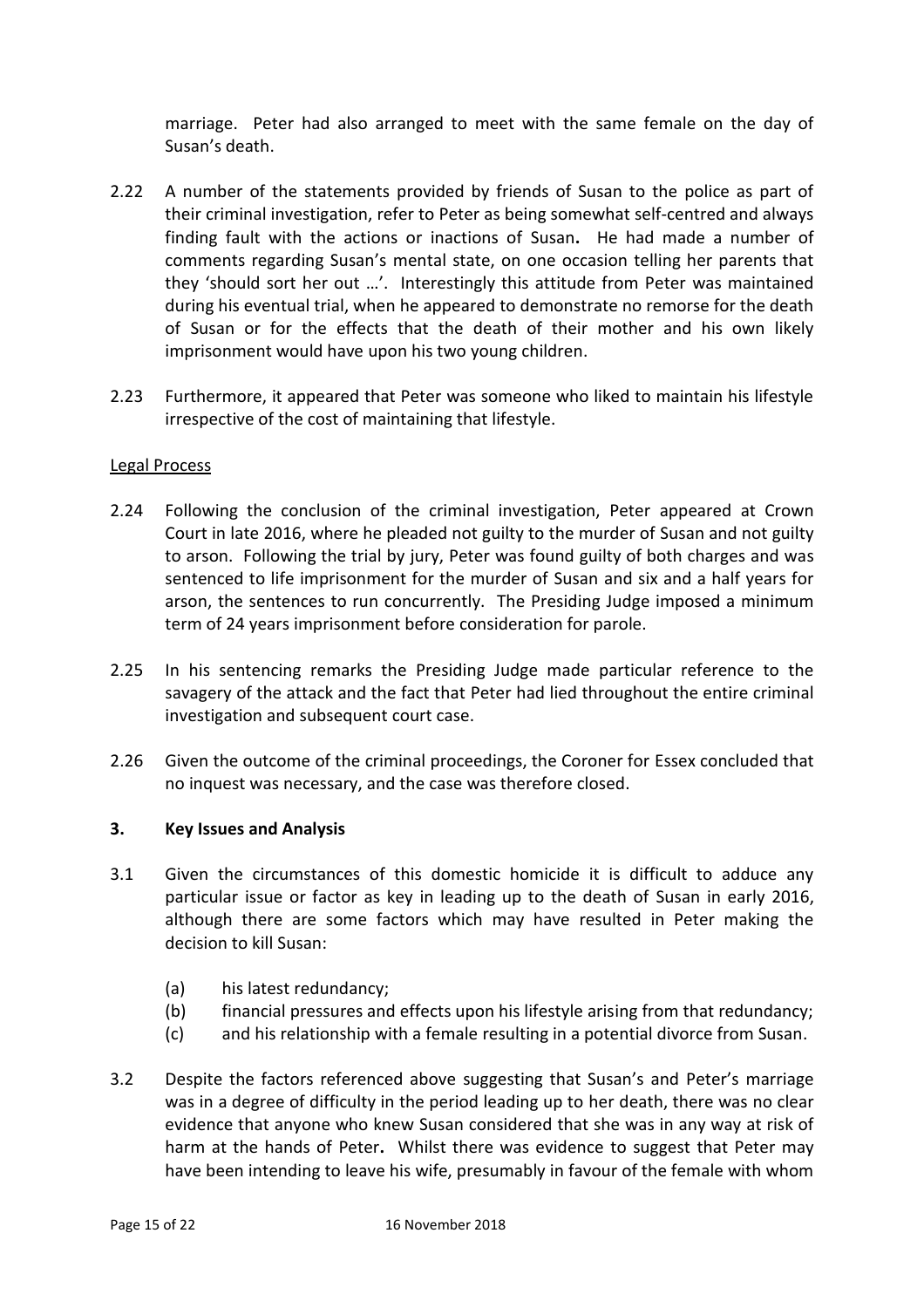he was having a relationship, there was again no specific evidence or information available that indicated he intended in any way to harm Susan**.** 

- 3.3 The only agencies that had any contact with Susan or Peter had been their general practitioners or Princess Alexandra Hospital Accident and Emergency Department. Whilst Susan had confided in her GP that her marriage was in difficulty and that she was suffering from anxiety, there is again no information to suggest that Susan had indicated any concerns that she had been subjected to any form of domestic abuse or that she considered herself or her children to be at risk due to the behaviour of Peter**.** The head teacher at the school attended by the couple's children stated that she was unaware of any marital disharmony and that the children were behaving normally for children of their age.
- 3.4 This situation is further borne out through the statements to the police of friends and family, many of whom made reference to the difficulties in the marriage, Peter's somewhat uncaring attitude towards Susan and his relationship with another female, but in no instance suggested that they were in any way concerned for the welfare of Susan or her children. Furthermore, given how close Susan was to her mother, seeing her almost on a daily basis, it is very likely that she would have confided in her mother if she felt that she was being subjected to any form of domestic violence (i.e. physical and/or non-physical) or was in any way concerned for her safety and/or the safety of her children. The only times that Susan's parents mentioned any concern about Peter was in the immediate aftermath of her death, when they asked the police whether Peter had been responsible for the death of their daughter, and during a radio interview following Peter's conviction for murder when Susan's mother stated that "he was controlling her, bullying her…".
- 3.5 Whilst Susan herself was clearly anxious about the activities of her husband, she was making attempts to maintain their marriage, through for example, counselling. Although she felt that the counselling was not improving matters and that ultimately she might be held responsible for the end of her marriage, she again, in her written diary notes provided as part of evidence in the criminal prosecution, expressed no concerns that she was suffering from or might be at risk of physical or other harm from Peter**.** Furthermore, there was also nothing to suggest that there had been any bar to Susan reporting any such concerns, should she have harboured them, to any agency or organisation. Indeed, her closest friends in their statements to the police said quite clearly how open she was with them in sharing information, and in her consultations with her GP, no such concerns were directly raised.
- 3.6 However, with the benefit of hindsight and the widening of the definition of Domestic Abuse to specifically include emotional, psychological and coercive abuse, the Panel is of the view that Peter's behaviour towards Susan could possibly have been construed as falling within this revised definition. The Panel does however recognise the subtleties of coercive and controlling behaviour, and that Susan, and indeed her family and friends, probably did not recognise Peter's actions as constituting Domestic Abuse. The family now describe their daughter as a victim of 'Gaslighting' by Peter. Gaslighting is an extremely effective form of [emotional](https://www.thehotline.org/is-this-abuse/abuse-defined/#tab-id-2)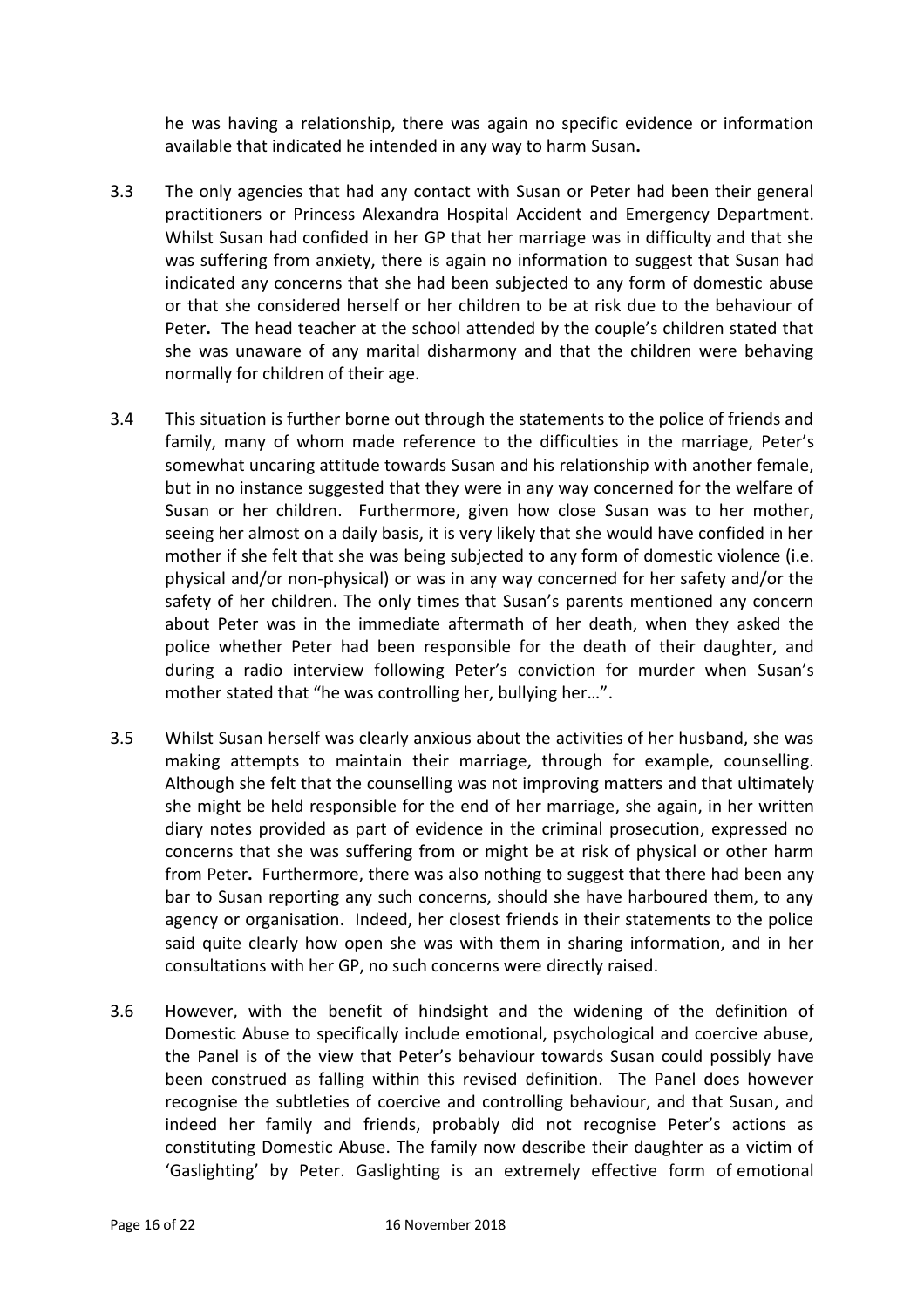[abuse](https://www.thehotline.org/is-this-abuse/abuse-defined/#tab-id-2) that causes a victim to question their own feelings, instincts and sanity, which gives the abusive partner a lot of power. Once an abusive partner has broken down the victim's ability to trust their own perceptions, the victim is more likely to stay in the abusive relationship.

- 3.7 Peter was described as being the dominant person in the relationship and that over time this had an impact on Susan. Family described Susan as starting to doubt her own appearance and self-worth, questioning if all the things that went wrong was her fault. Peter started informing Susan that if 'she' was different then everything would go back to being good again and they would go back to having a 'perfect world'.
- 3.8. Even taking into account the revised definition, from the evidence seen by the Panel it would be very difficult to positively conclude that there had been events prior to the murder that should have been seen as warning signs by any agency, professional, member of family or friend. Furthermore, the Review Panel found that no agency or organisation was in possession of any information that should have been shared in order to determine and manage any potential risks to Susan.
- 3.9 The Review Panel considered whether there were any learning opportunities arising from this tragic incident and has concluded that in this case no individual, agency or organisation could reasonably have foreseen or been aware of the intentions of Peter towards his wife Susan**.** The panel did conclude, however, that agencies were not aware of the significance of the impact of coercion and control on Susan.
- <span id="page-16-1"></span><span id="page-16-0"></span>3.10 Although within West Essex the IRIS<sup>5</sup> project has not been commissioned, the Panel learnt that there was an extensive programme of training in place regarding the recognition of, and support for, adults experiencing domestic abuse and that this training had been provided to a wide range of health professionals including GPs, nurses, social workers, police officers and safeguarding leads in schools. This training involves the full definition of domestic abuse including coercive, controlling and threatening behaviour. The Panel noted that this training has continued in subsequent years, with the introduction of the J9 initiative<sup>6</sup>. Alongside J9, other initiatives have also been implemented, including for example:
	- (a) the presence of Independent Domestic Violence Advisors at local A&E Departments; and
	- (b) information regarding domestic abuse available in locations such as inter alia, Jobcentres, Council Offices, Community centres, GP Surgeries and Children's Centres.

 $\overline{a}$ <sup>5</sup> "IRIS" – "Identification and Referral to Improve Safety" – a General Practice based domestic violence and abuse training support and referral programme. (Trialled in Hackney & Bristol in the period 2007 to 2010 – ref: irisdomesticviolence.org.uk.

 $6$  "J9" – an initiative intended to increase awareness of DVA and provide support to those who may victims of DVA. Training is available across the County of Essex provided by Safer Places and is in full operation within a number of Essex District Councils including Epping Forest.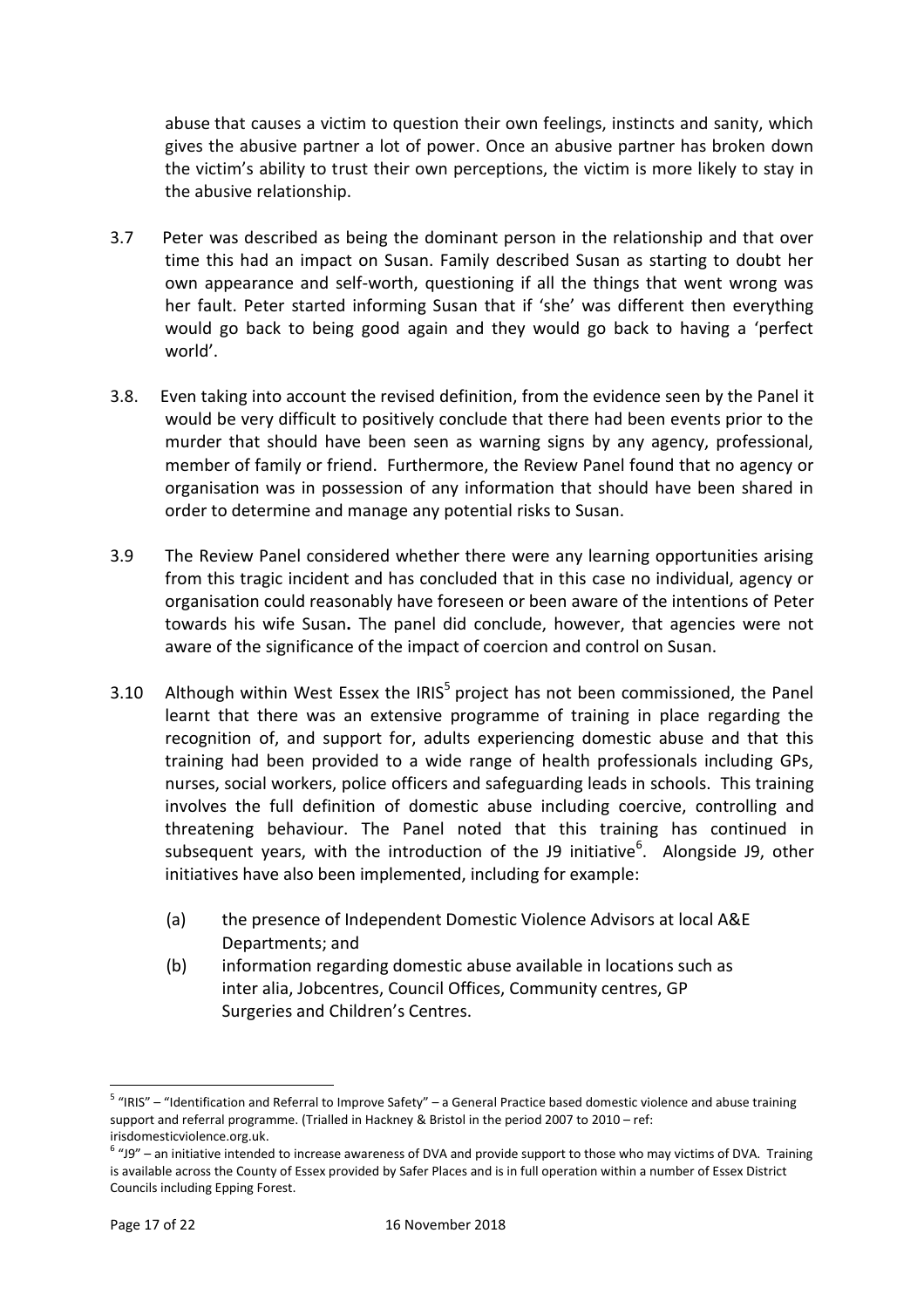3.11 Whilst the Panel recognises the huge strides made in identifying and making available services to those who are subject to domestic abuse, the Panel believes that health professionals should remain mindful at all times, that symptoms of depression or similar may well be masking an underlying episode or episodes of domestic abuse, whether or not there are accompanying physical signs of such abuse. Therefore, health professionals should ensure that they remain familiar with relevant local services and initiatives designed to support those being subject to potential domestic abuse, such as J9[6](#page-16-0) and make referrals accordingly.

## **4. Conclusions and Recommendations**

- 4.1 The Review Panel has been careful to ensure that hindsight has not resulted in the criticism of any agency or organisation
- 4.2 The Review Panel has, after careful consideration of the information available to it, formed the view that the death of Susan could not reasonably have been foreseen nor prevented by any agency, organisation or individual. Furthermore, the Panel is of the view that irrespective of the existence within West Essex of services and initiatives such as  $J9^6$  $J9^6$ , it is likely that Susan, her family or friends would not have recognised that she might be a victim of domestic abuse and therefore might not have benefitted from accessing them.
- 4.3 Despite the conclusions drawn, the Panel proposes to put forward two recommendations relating to health professionals and wider dissemination of information. In so doing the Panel recognises the pressures which exist within the relevant community-based services and the fact that despite the availability of various support services and initiatives, such as  $IRIS<sup>5</sup>$  $IRIS<sup>5</sup>$  $IRIS<sup>5</sup>$  and J9<sup>[6](#page-16-0)</sup>, many persons suffering from domestic abuse, especially if non-physical in nature, do not recognise themselves as being subject to domestic abuse.

## **4.4 The Review Panel therefore recommends as follows:**

- (1) That, given the widening of the scope of the definition of domestic abuse to include emotional, psychological and coercive abuse (i.e. non-physical abuse), the West Essex Clinical Commissioning Group (CCG) should remind all relevant health professionals who are often in the privileged position of speaking to individuals in the absence of their partners and hearing their concerns, of these changes, so that they may recognise potential domestic violence through non-physical symptoms (e.g. depression, low self-esteem, lack of self-confidence etc.) and make referrals to relevant services and initiatives; and
- (2) That all public facing agencies should make available to their staff and local teams leaflets, posters and other advisory information relating to the wider definition of domestic abuse and the outreach services that are available to those who believe that they may be subject to domestic abuse.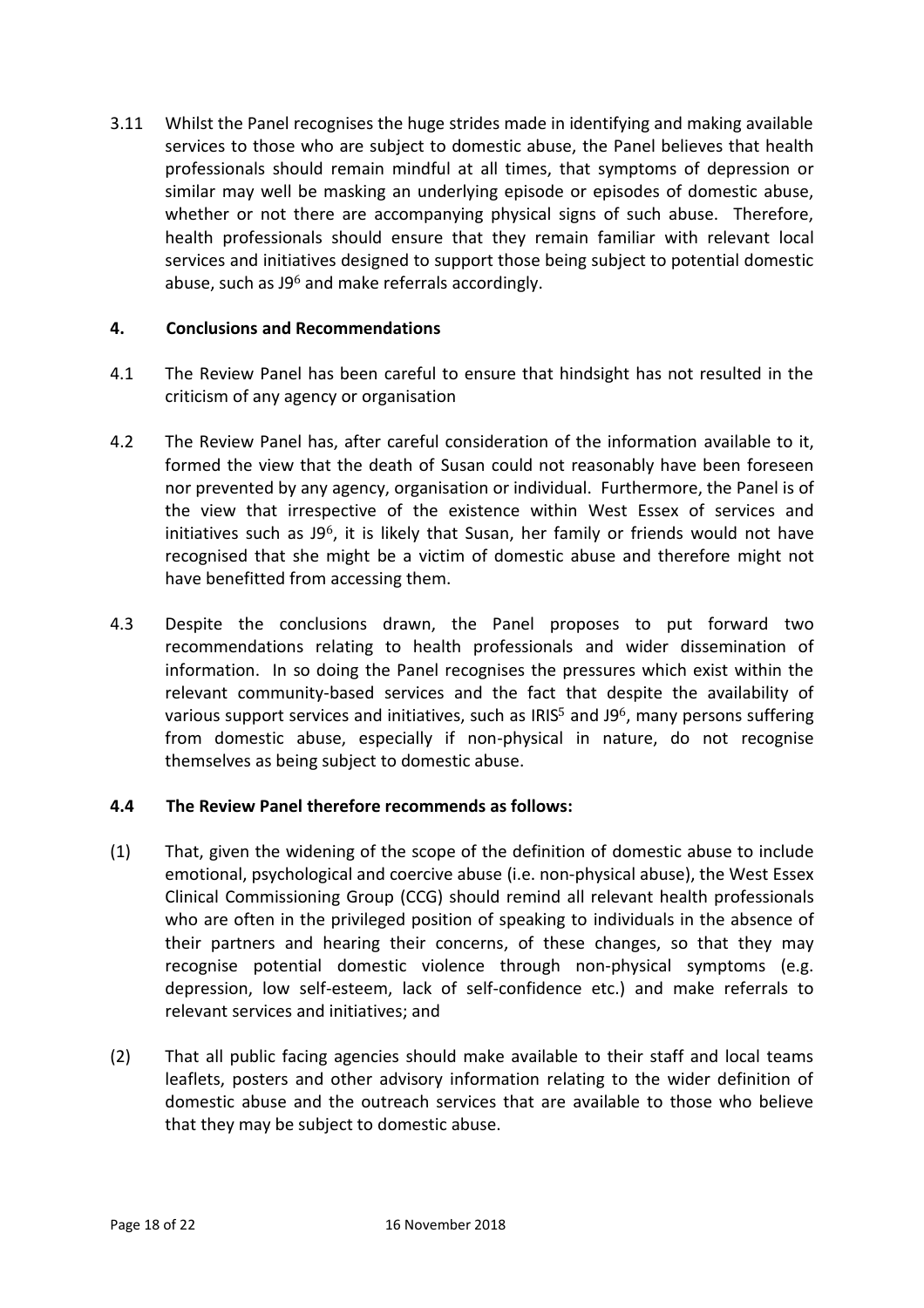*Family members described Susan as being a loving mother and that she lived her life for them.* 

 *"Her beautiful children remain her enduring legacy. We hope to raise them to become fine adults contributing to society, hoping that they will be scarred but not damaged by the tragic loss of their mother"*

## **Appendix A – Participation in the Review**

1. The following agencies, organisations and persons were either sent full scoping documents or requests for information/meetings:

Alcohol and Drug Advisory Service Anglian Community Enterprise Anglian Community Enterprise Basildon & Brentwood CCG Basildon District Council Basildon Women's Aid Braintree District Council Brentwood District Council Basildon and Thurrock University Hospitals Castle Point & Rochford Clinical Commissioning Group Castle Point District Council Chelmsford City Council Colchester Borough Council Colchester Hospital University Foundation Trust Coopersale Hall School Crown Prosecution Service Criminal Justice Substance Misuse Service East of England Ambulance Service Epping Forest District Council Essex County Council Head of Adult Safeguarding Essex County Fire and Rescue Service Essex Community Rehabilitation Company Essex Head of Children's Safeguarding Essex Police Essex Probation Service Harlow Council High Street Epping Practice HM Prison Service Maldon District Council Mid Essex Clinical Commissioning Group Mid Essex Hospital Trust North East Essex Clinical Commissioning Group North Essex Partnership Foundation Trust NHS England - GP Services Primary Care North Essex Partnership Trust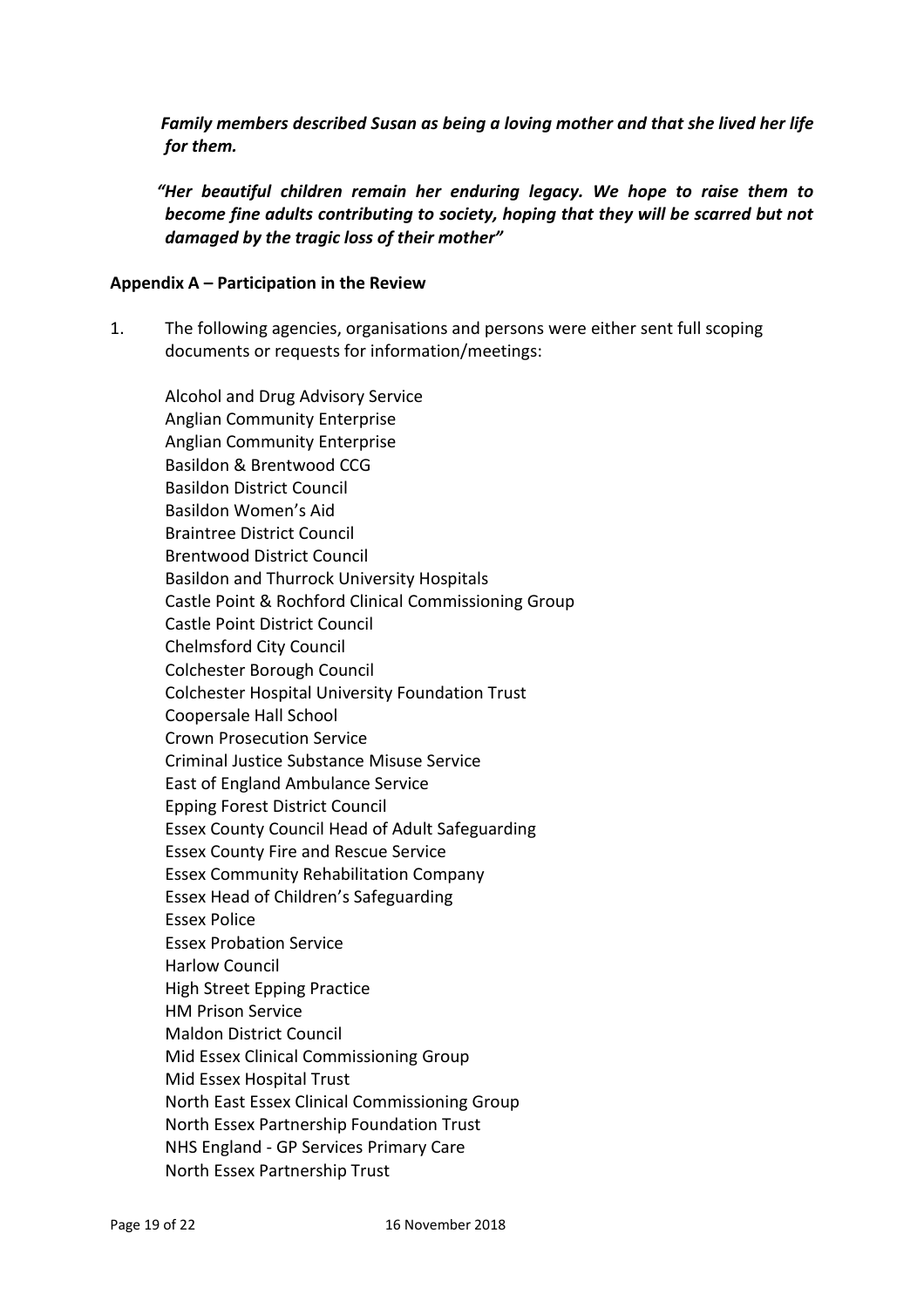Open Road Princess Alexandra Hospital Harlow Provide Public Health Essex Rochford Safer Places South Essex Partnership Trust South Essex Rape and Incest Crisis Centre Southend Clinical Commissioning Group Southend District Council Southend University Hospital Trust Specialist Treatment & Recovery Service Tendring District Council The Limes GP Medical Centre, Epping Thurrock Adult Social Care Thurrock Clinical Commissioning Group Thurrock Council Uttlesford District Council West Essex Clinical Commissioning Group

2. The following agencies, organisations and persons provided information to the Review Panel:

The General Practitioners to Susan and Peter; Princess Alexandra Hospital (Harlow) regarding Peter**;** The Head Teacher of the school attended by the children of Susan and Peter; The Crown Prosecution Service; The East of England Ambulance Service; and The Essex Fire and Rescue Service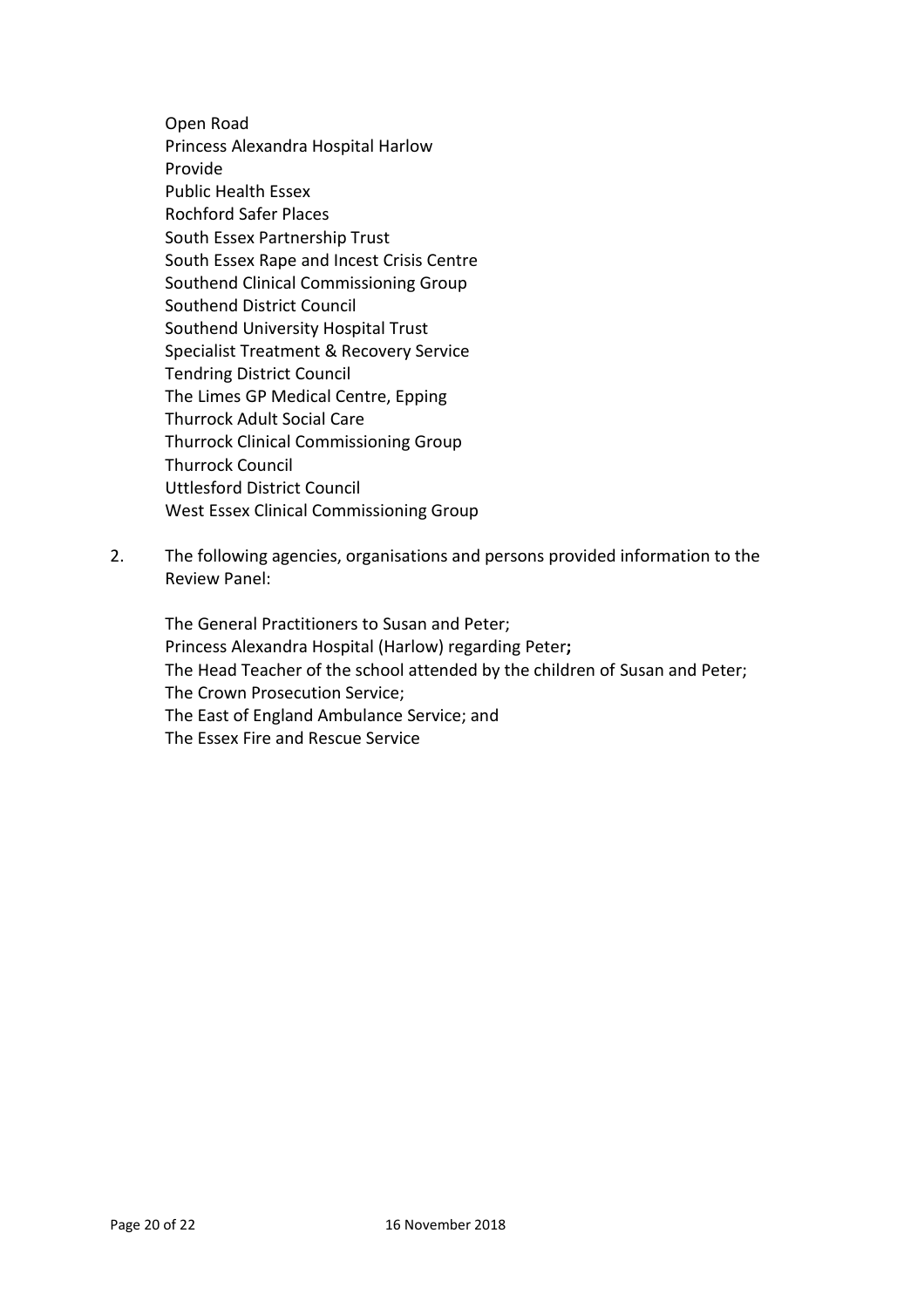## **Appendix B – Action Plan**

| Ref                  | Recommendation                                                                                                                                                                                                                                                                                                                                                                                                                                                                                                                                                                                                                                                                  | Local/Regional/<br><b>National</b> | <b>Action</b>                                                                                          | <b>Lead Agency</b>                 | <b>Milestones</b> | <b>Target date</b> | Completion<br>date |
|----------------------|---------------------------------------------------------------------------------------------------------------------------------------------------------------------------------------------------------------------------------------------------------------------------------------------------------------------------------------------------------------------------------------------------------------------------------------------------------------------------------------------------------------------------------------------------------------------------------------------------------------------------------------------------------------------------------|------------------------------------|--------------------------------------------------------------------------------------------------------|------------------------------------|-------------------|--------------------|--------------------|
| 4.4.<br>$\mathbf{1}$ | That, given the widening of the scope of<br>the definition of Domestic Abuse to<br>include emotional, psychological and<br>coercive abuse (i.e. non-physical abuse),<br>the West Essex CCG should remind all<br>relevant health professionals who are<br>often in the privileged position of<br>speaking to individuals in the absence of<br>their partners and hearing their concerns,<br>of these changes, through appropriate<br>guidance or training so that they may<br>recognise potential domestic violence<br>through non-physical symptoms (e.g.<br>depression, low self-esteem, lack of self-<br>confidence etc.) and make referrals to<br>relevant outreach services | Local                              | Guidance/training be<br>offered/issued to GP<br>practices and other<br>related health<br>professionals | West Essex CCG                     |                   |                    |                    |
| 4.4.<br>2            | That all public facing agencies should<br>make available to their staff and local<br>teams leaflets, posters and other advisory<br>information relating to the wider<br>definition of domestic abuse and the<br>outreach services that are available to<br>those who believe that they may be<br>subject to domestic abuse                                                                                                                                                                                                                                                                                                                                                      | Local                              | Relevant information<br>issued to public facing<br>agencies                                            | <b>Epping Forest</b><br><b>CSP</b> |                   |                    |                    |